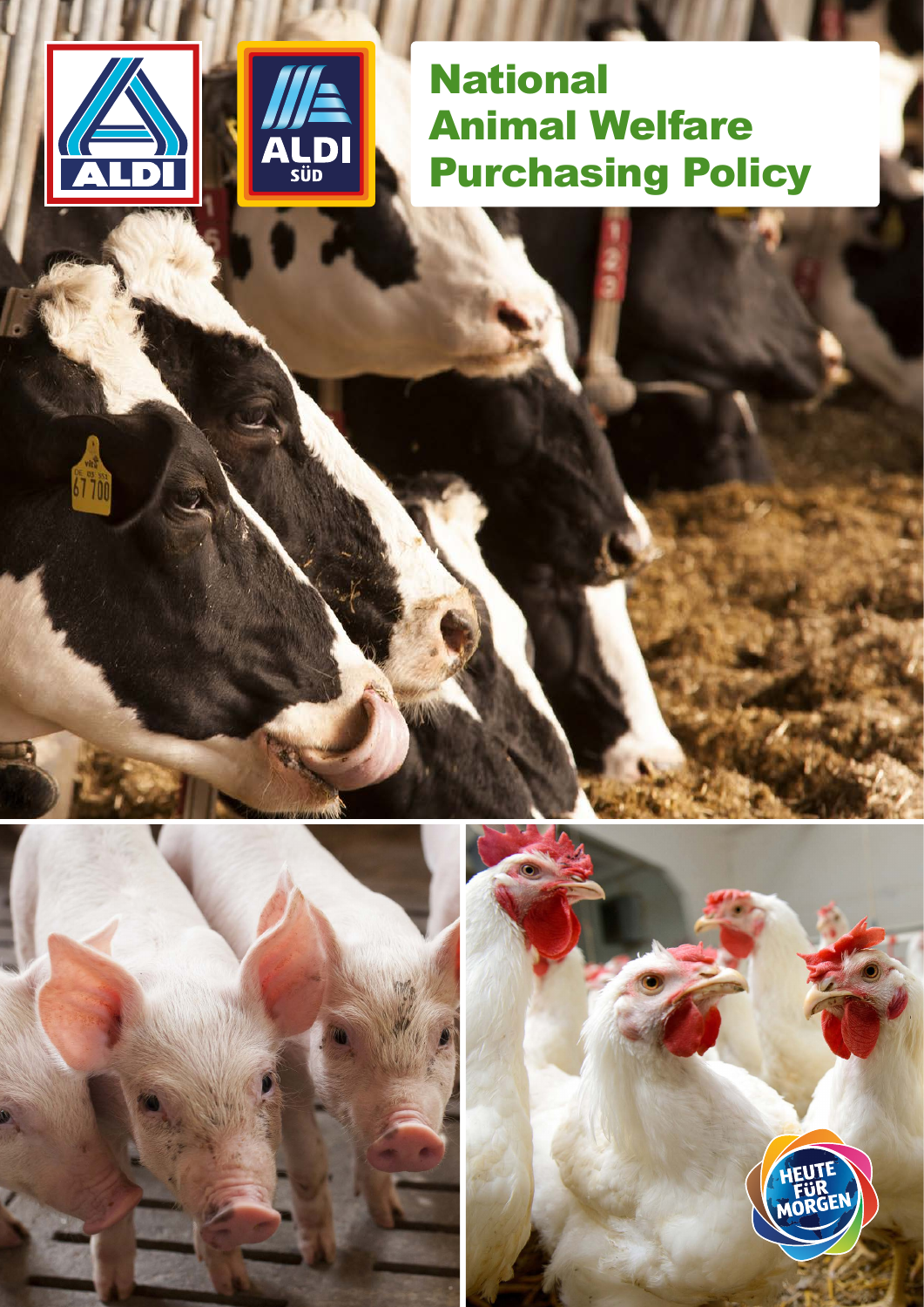# **Our commitment**

ALDI<sup>1</sup> is convinced that economic success entails the assumption of responsibility for people and the environment. By means of our actions, we intend to contribute to a sustainable positive development wherever we are able to make a difference.

Sustainable purchasing policies are of vital importance in this respect. Consequently, we also publically face our responsibility as large retailers throughout our global supply chains and for the resources used for the production of our merchandise. We consider environmental and social criteria, including animal welfare, throughout our entire supply chains – from raw material procurement to final production.

We articulate our requirements and objectives clearly to all our business partners. In the event that our binding objectives are not fulfilled, we rigorously monitor their future implementation and develop concrete measures for improving production processes in cooperation with our business partners. We only cooperate with business partners who conduct their business in accordance with our corporate purchasing policies. For certain cases, we reserve the right to impose sanctions – up to the termination of the relevant business relationship.

#### **Our common goal:**

to make sustainable products the standard for retailers and consumers alike.

1 'ALDI' refers to the ALDI North Group (hereinafter also referred to as 'ALDI North') and the ALDI SOUTH Group (hereinafter also referred to as 'ALDI SOUTH'). These two groups are separate legal groups of companies carrying out their retail business under the ALDI brand.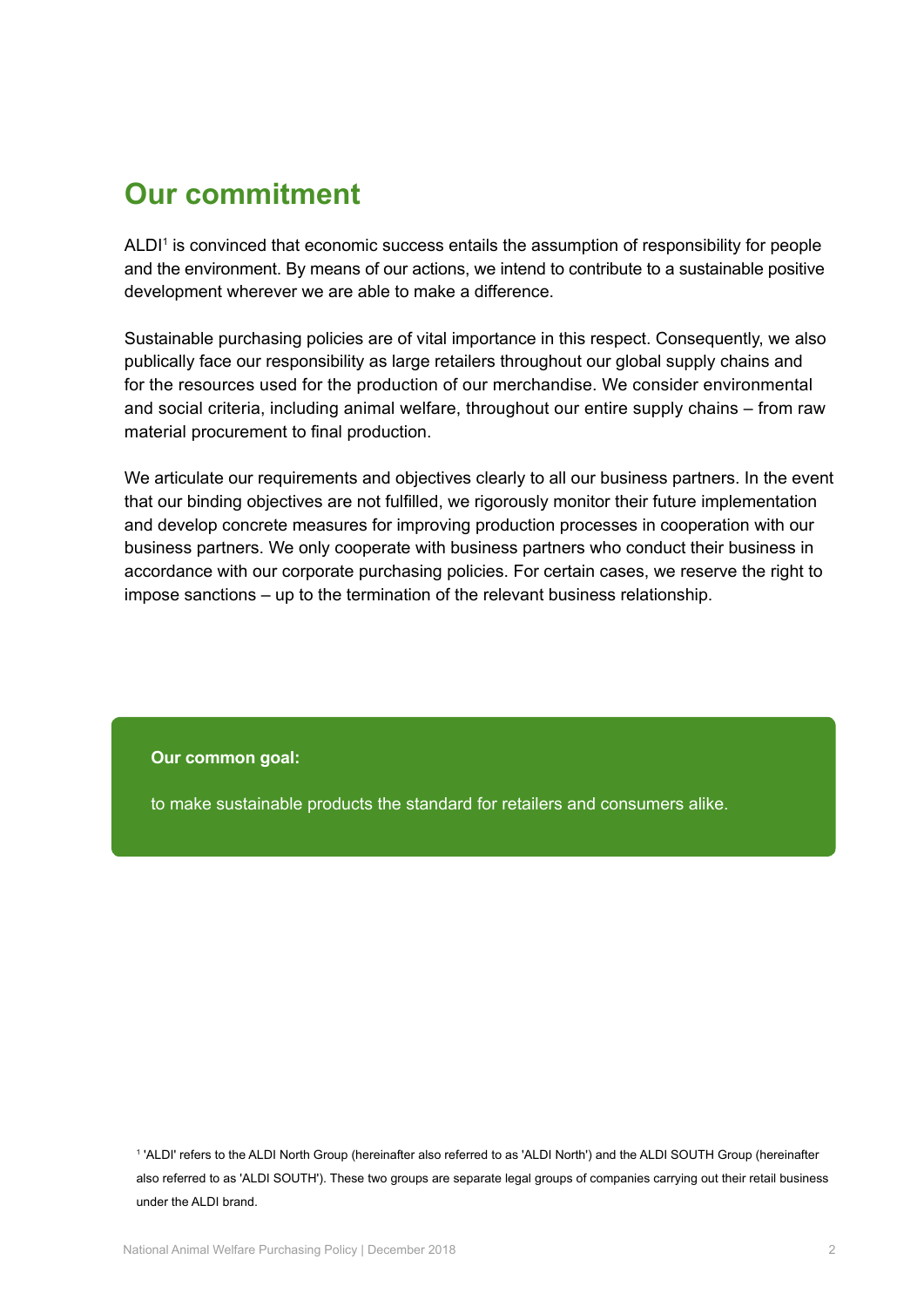# **Contents**

- 1. Background
- 2. Product range selection geared to animal welfare
- 3. Transparency and traceability
- 4. Inspections and audits
- 5. Contribution to animal welfare
- 6. Proactive dialogue
- 7. Commitment to social standards
- 8. Partners and standards

This National Animal Welfare Purchasing Policy is available in German and English. In case of deviations between both versions, the German document will prevail.

For the sake of improved readability, we use the singular they in this document, meaning that all terms such as 'business partner', always refer to both male and female persons.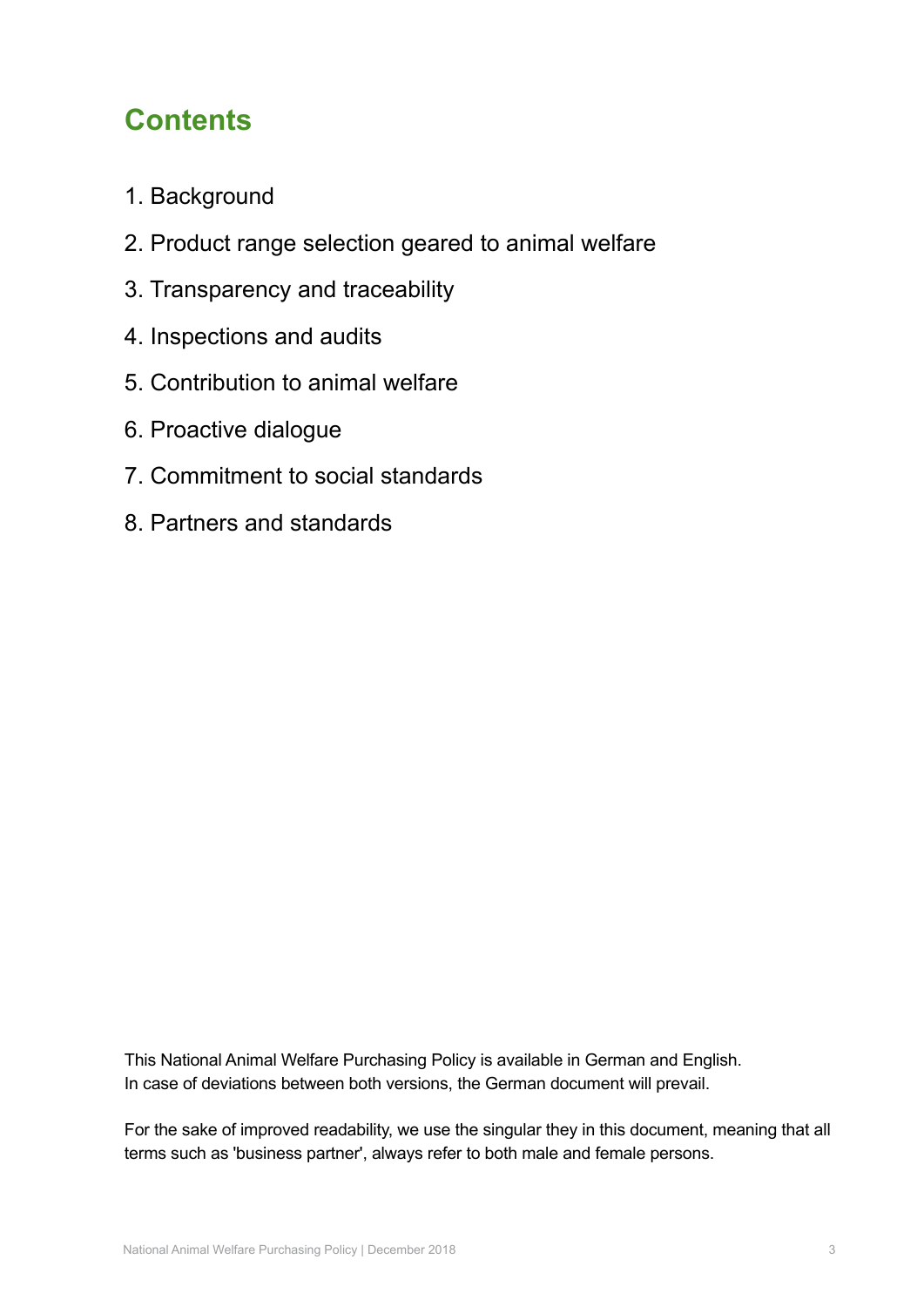# **1. Background**

ALDI's commitment to animal welfare is based on our understanding of quality and responsibility as well as the fact that we offer a large number of animal-based raw materials and products containing processed animal-based raw materials. For this reason, we aim to promote more humane and sustainable husbandry conditions in livestock farming at a large scale. Our overall objective is to additionally offer our customers such products in all of our stores.

In order to specify our International Animal Welfare Purchasing Policies in greater detail, we have developed the present National Animal Welfare Purchasing Policy for Germany which constitutes a binding framework for us and our business partners.

Our Animal Welfare Purchasing Policy applies to all our relevant food and non-food private label products containing animal-based raw materials. With regard to our food commodity groups, it especially applies to meat products manufactured from all animal species, eggs and products containing processed eggs, as well as milk and dairy products. With regard to our non-food commodity groups, our Animal Welfare Purchasing Policy mainly applies to textiles, small leather goods, footwear, health and beauty products, as well as detergents and cleaners. For our range of fish and seafood products offered, we have defined specialised Purchasing Policies for Fish and Seafood (for ALDI North [→] and ALDI SOUTH [→]).

Our Animal Welfare Purchasing Policy outlines our commitment so far and defines objectives regarding the five key areas of product range selection geared to animal welfare, transparency and traceability, inspections and audits, contribution to animal welfare, and proactive dialogue.

We define our requirements based on the 'Five Provisions' by David J. Mellor (2016):

- Good nutrition: provide ready access to fresh water and a diet to maintain full health and vigour.
- **I** Good environment: provide shade/shelter or suitable housing, good air quality and comfortable resting areas.
- **July Good health: prevent or rapidly diagnose and treat disease and injury, and foster good** muscle tone, posture and cardiorespiratory function.
- **I** Appropriate behaviour: provide sufficient space, proper facilities, congenial company and appropriately varied conditions.
- **I** Positive mental experiences: provide safe, congenial and species-appropriate opportunities to have pleasurable experiences.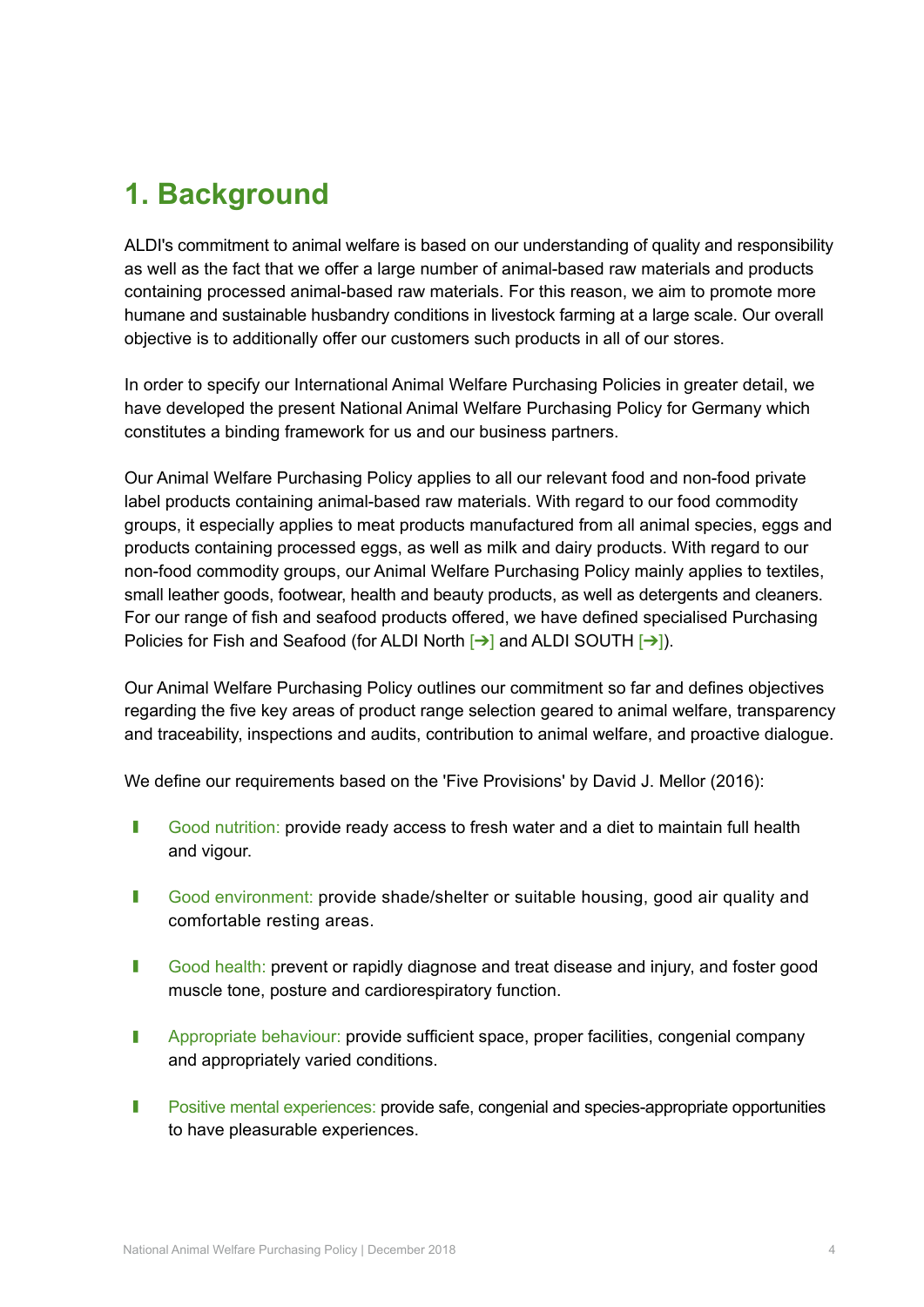Our animal welfare teams established within our Corporate Responsibility departments, control the implementation of these requirements and objectives within the scope of our daily business operations in coordination with our Buying and Quality Assurance departments and our business partners. Moreover, we closely interact with the foreign ALDI companies in all our countries of operation.

This Animal Welfare Purchasing Policy is reviewed and adjusted as necessary on an annual basis. The managements and other persons of responsibility are given regular status updates on the implementation and goal achievement with regard to this Animal Welfare Purchasing Policy.

ALDI North and ALDI SOUTH have published their International and National Animal Welfare Purchasing Policies and further information on this subject on their websites ALDI North  $\rightarrow$ and ALDI SOUTH [[➔](https://unternehmen.aldi-sued.de/de/verantwortung/lieferkette/landwirtschaft/)].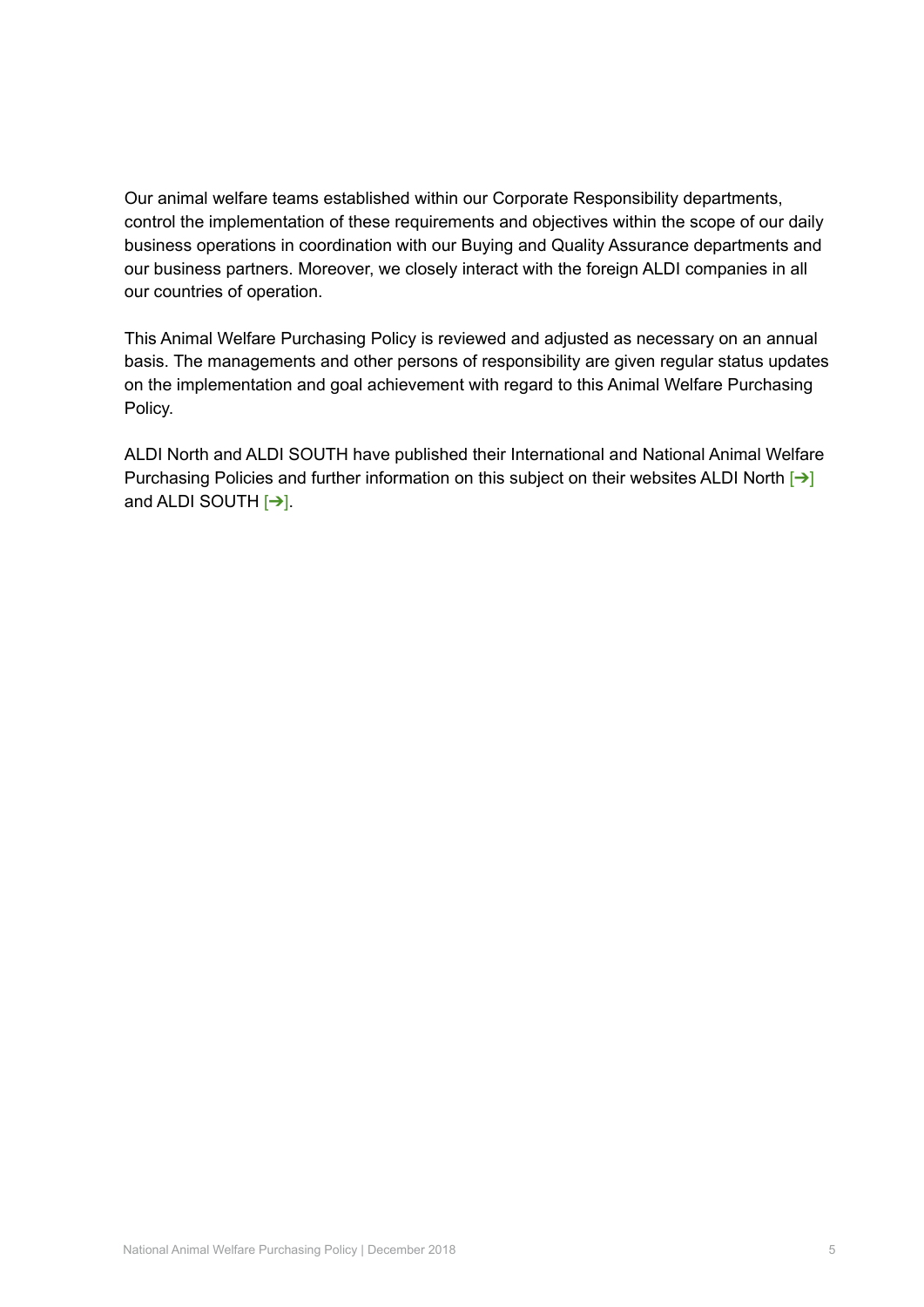# **2. Product range selections geared to animal welfare**

It is our general principle to consider animal welfare and sustainability-related aspects when developing our product ranges.

### **2.1. General requirements and objectives for food/non-food products**

- **I** We continuously review our product ranges with regard to relevant animal welfare-related aspects in order to develop our product ranges based on the latest **scientific findings and experiences**. Wherever possible, we consider the recommendations made by external experts and the expectations of relevant stakeholder groups.
- I In addition to conventional and ecological animal-based products, we also offer our customers products of our **'Fair & Gut' (fair and good) animal welfare private label** [[➔](https://fairundgut.aldi.de/)]. This 'Fair & Gut' private label combines the requirements of various animal welfare standards which exceed the statutory requirements, meaning that the relevant products are produced under improved animal welfare-related conditions. At the same time, we use this private label and the related long-term contracts concluded as a means of support for farmers who are required to put in additional effort, for example for erecting new or larger stables/pens, providing their animals with additional outside areas for roaming, or feeding their animals GMO-free animal feed.
- I In all relevant food product groups where animal-based raw materials are used, we also offer **organic products** [[➔](https://www.bmel.de/DE/Landwirtschaft/Nachhaltige-Landnutzung/Oekolandbau/oekolandbau_node.html)]. We ensure that these products are clearly recognisable due to the EU organic seal displayed on the packaging, in our stores, as well as in our advertising materials and the fact that these products are mainly offered under our 'GutBio' (ALDI North) and 'Bio' (ALDI SOUTH) private labels. In addition to improved environmental protection, organic products also comprise requirements for the animals to be provided with additional opportunities to exhibit appropriate behaviour, for example by offering them additional space. We are continuously extending our range of organic products. In the sales areas of ALDI North and ALDI SOUTH in Germany, we occupied the positions of no. 1 organic food product retailers in 2017.
- **I** We are committed to reducing the use of **antibiotics in livestock farming** beyond the therapeutically necessary doses in order to prevent that microorganisms develop a resistance to antibiotics. Animals should only be treated with antibiotics following written approval by a veterinarian as a reaction to a certain threat to the health of the animal concerned and the treatment should be administered by a person who is qualified accordingly. Prevention and hygiene are among the most effective measures available for avoiding bacterial infections. Wherever possible, the application of reserve antibiotics used in human medicine should be avoided. As stipulated by law, we prohibit the use of **growth hormones** throughout our supply chains.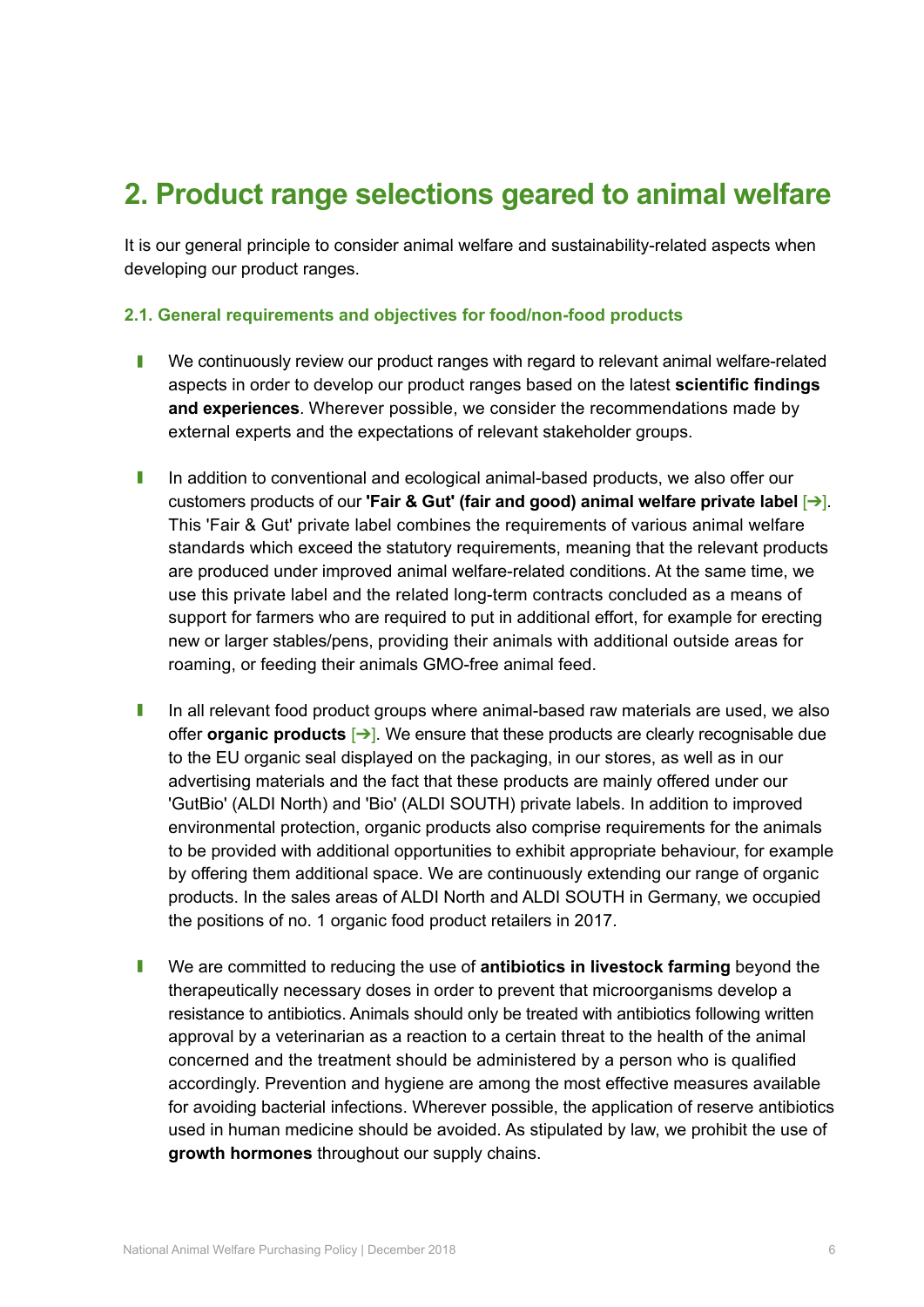- **I** We require all of our German suppliers of fresh meat products to be a system partner of the **QS inspection scheme** [[➔](https://www.qs-live.de)]. Wherever possible, we also extend this requirement to our foreign suppliers. Moreover, this requirement will also be extended to include our cold cuts and deep frozen meat commodity groups. The QS inspection scheme defines compulsory requirements for each stage of the food supply chain which in part exceed the applicable legal standards – from animal feed producers, agricultural farms, slaughterhouses, and meat processors right up to the food retail sector. Only those food products which were manufactured and marketed in accordance with the requirements of the QS inspection scheme may carry the QS seal. Therefore, the QS seal guarantees controlled animal feed, controlled animal welfare aspects, needs-based feeding, proven traceability, and strict monitoring of hygienic measures.
- I In Germany, we label food products which were deliberately produced without GMO with the **'Ohne GenTechnik'** (no genetic engineering) seal awarded by the food association 'Verband Lebensmittel ohne Gentechnik e. V. ' (VLOG – Industry Association Food without Genetic Engineering)  $\rightarrow$ . Consequently, consumers can be assured that all products of animal origin, which carry this seal, such as milk, meat, or eggs, originate from animals which were not fed with GM (genetically modified) animal feed and/or that the prescribed feeding times for each species prior to food production were complied with.
- **I** We sell fresh meat and products, which contain meat, and originate from Germany only from those animals that were **effectively stunned before slaughter**, as stipulated by law.
- **I** We require our supplier to comply with the legal requiations on **transport duration** (max. 8 hours). Moreover, we explicitly promote a ban on the **export of live animals to third countries**.
- **I** As a result of monocultures, the use of pesticides, and insufficient habitat, a large portion of the wild bee species living in Germany is endangered. We are committed to reducing the use of **substances toxic to bees** throughout our supply chains for fresh fruits and vegetables, flowers and plants. For example, we have banned the direct use of 8 active substances (chlorpyrifos, clothianidin, cypermethrin, deltamethrin, fipronil, imidacloprid, sulfoxaflor, and thiamethoxam) in the cultivation of fruits, vegetables, potatoes, as well as cut flowers and ornamental plants in Germany. Furthermore, we also do not offer any pesticides or insecticides, which contain substances toxic to bees.
- **I** Moreover, ALDI SOUTH fosters the **'BienenBlütenReich' (bee blossoms realm) project** for the creation of habitats for blossom pollinating insects and the **'Blüte, Biene, Nützling' (blossom bee beneficial insect) project** for the promotion of beneficial insects on agricultural cultivation areas in collaboration with 'Netzwerk Blühende Landschaft' (network for flourishing landscape), a German NGO.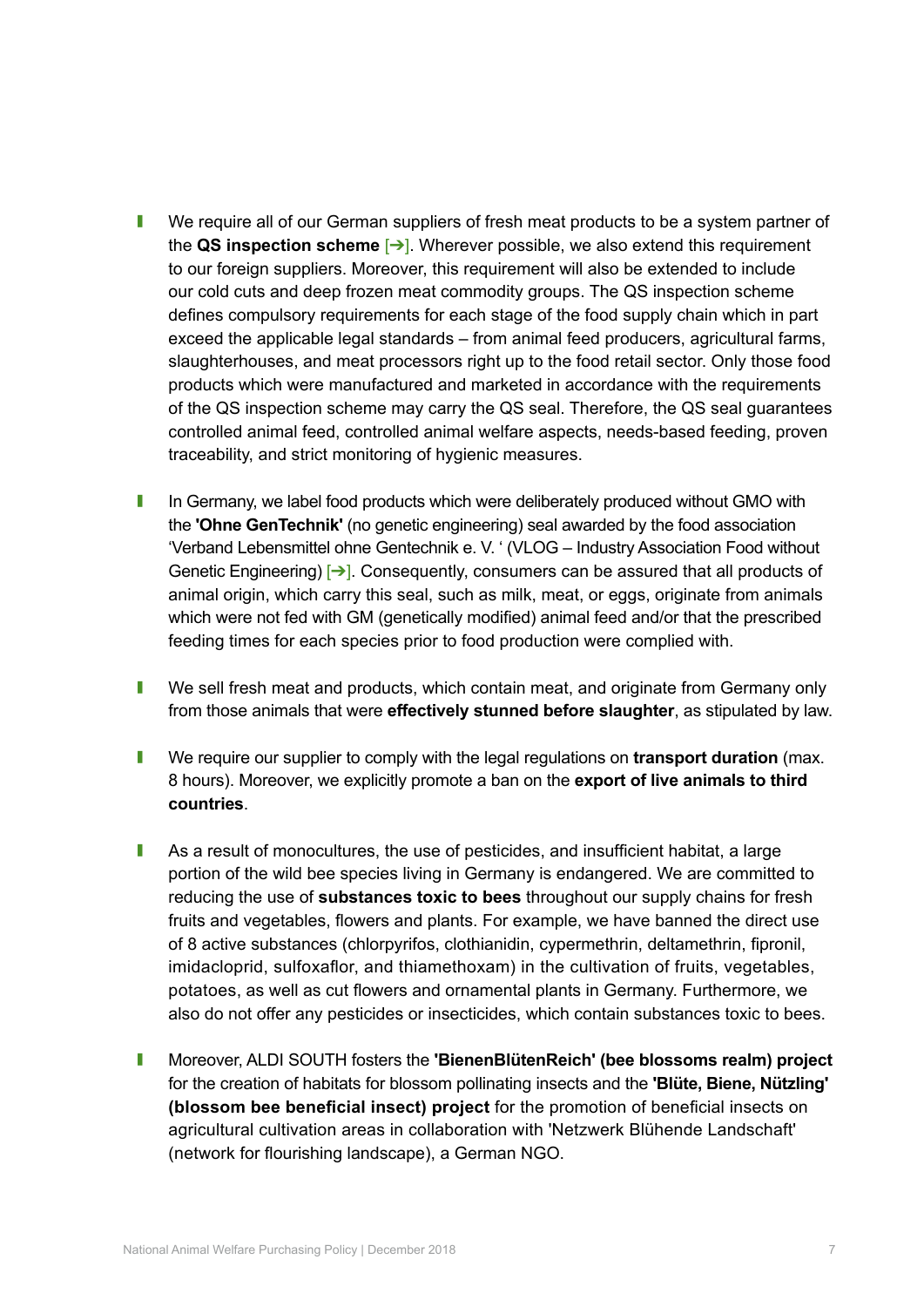- **I** All of the animal feed offered under our private labels has been developed without **animal testing**. We strive for all of our relevant suppliers to be listed in the exclusion list maintained by the NGO PETA  $\rightarrow$ ].
- **I** We deliberately abstain from offering animal-based raw-materials and/or products specified in our **negative list**:
	- $\blacksquare$  foie gras
	- $\blacksquare$  meat of rabbits
	- **I** meat of genetically modified and/or cloned animals or their offspring
	- **quails and quail eggs**
	- $\blacksquare$  products containing real fur
	- **I** angora wool
	- **I** mohair
	- **I** animal-based raw materials of exotic or endangered species (e.g. kangaroos).

- We continue to expand the proportion of **organic animal products** in our ranges of products, depending on demand and availability.
- We will extend our ranges of 'Fair & Gut' products manufactured under improved animal welfare-related conditions.
- We will define **minimum requirements** for products containing relevant animal-based raw materials, for example with regard to husbandry, animal feed, transport, slaughter, and the application of antibiotics and to make these **minimum requirements** components of the contracts concluded with our suppliers.
- We commit to excluding the performance of **painful surgical practices** on animals, for example cauterisation of the horn buds of calves, without effective pre-stunning and/or sedation.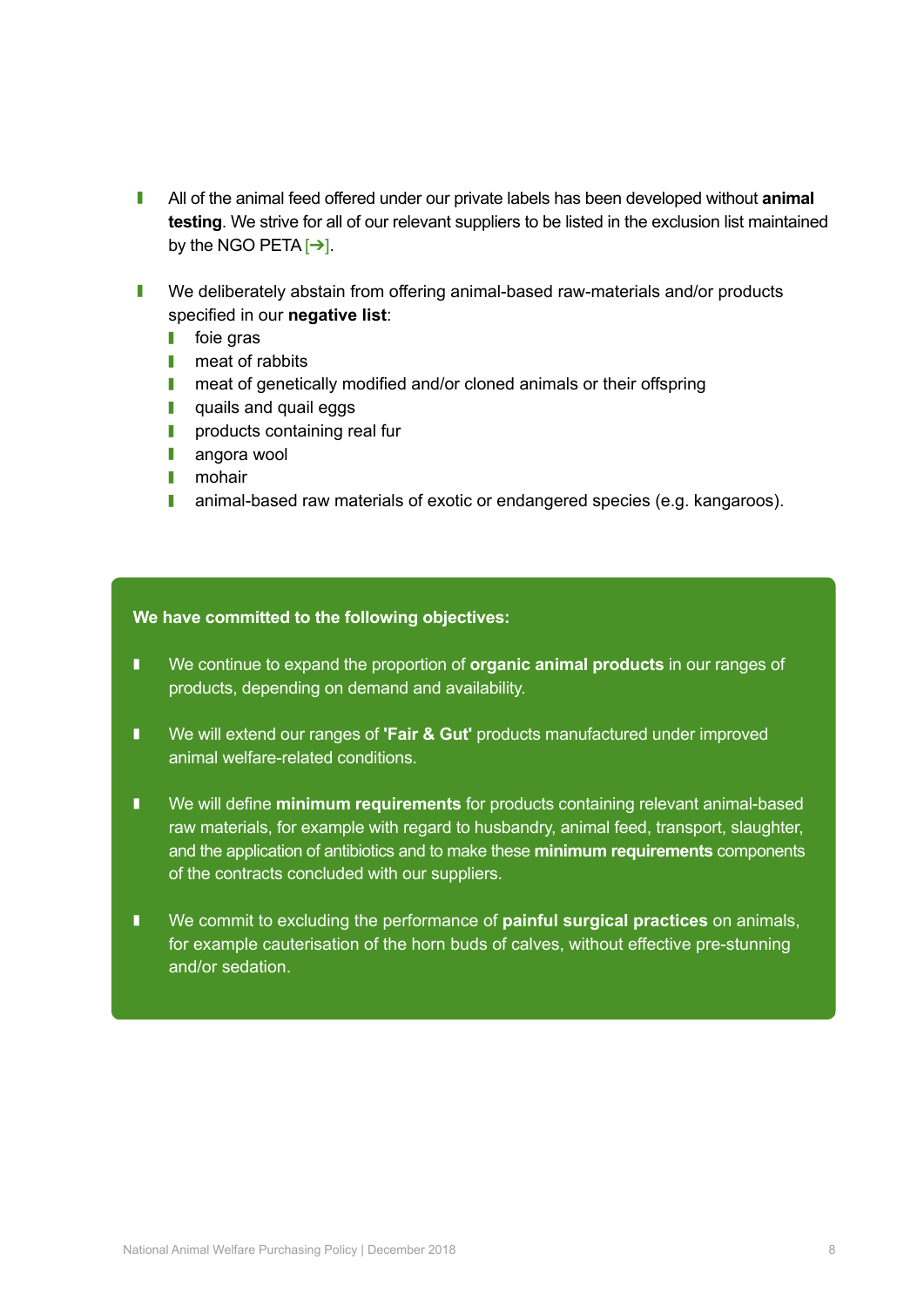### **2.2. Requirements and objectives for poultry**

#### **Chicken and turkey**

- **J** Since 1 January 2015, we have been paying a set amount of money (initially, EUR ct 4, since 2018, EUR ct 6.25) to the **'Initiative Tierwohl' (animal welfare initiative)** [[➔](https://initiative-tierwohl.de)] for each kilogram of poultry meat and cold cuts sold. The relevant funds are used to support farmers who implement defined animal welfare-related criteria (e.g. examinations of barn climate and water used in troughs, provision of additional manipulable materials, reduced livestock density). At the beginning of 2018, we transparently label poultry meat from farms that implement the criteria of the animal welfare initiative.
- **I** Our ranges of **'Fair & Gut' animal welfare products** include fresh poultry products carrying the 'Für Mehr Tierschutz' (for more animal welfare) label issued by the NGO Deutscher Tierschutzbund (german animal welfare federation) [[➔](https://www.tierschutzbund.de)]. These 'Fair & Gut' poultry products comply with strict requirements for animal husbandry, such as increased space, more time for growing up, and a more varied living environment with manipulable materials, perches, and access to outdoor areas.
- **I** We nearly exclusively offer fresh chicken and turkey products made from animals which have been **effectively stunned using carbon dioxide** prior to slaughter. Moreover, we require our suppliers of fresh meat to abstain from rearing the chickens and turkeys or their parent animals in cages and to exclude the use of multi-level systems.

#### **Laying hens**

- **I** We only sell **eggs from barn, free-range and organic farming** which are **certified by the Germany-based Association for Controlled Alternative Animal Husbandry** ('Verein für kontrollierte alternative Tierhaltungsformen e.V.', KAT) [[➔](https://www.was-steht-auf-dem-ei.de)]. In 2004, ALDI North was the first German food retailer to exclude the sale of eggs derived from cage/ small group rearing for animal welfare-related reasons.
- I In some of our regional business companies, we offer **eggs carrying the premium variant of the 'Für Mehr Tierschutz' animal welfare label** issued by the German Animal Welfare Federation under our 'Fair & Gut' animal welfare private label.
- **I** Since April 2018, we have been offering only eggs originating from laying hens with **intact beaks**. We support the incorporation of corresponding requirements for improved husbandry conditions within the KAT standard. For example, we intend to improve the husbandry conditions of laying hens with intact beaks with regard to animal welfare by providing them with stones for picking, bales of straw, or perches, for the purpose of preventing feather pecking and cannibalism in animal husbandry.
- **I** We are committed to implementing suitable alternatives (in-ovo sex determination) in order to enable us to abandon the **practice of killing male chicks**. Since August 2017, several of our regional business companies have been offering a product called 'Henne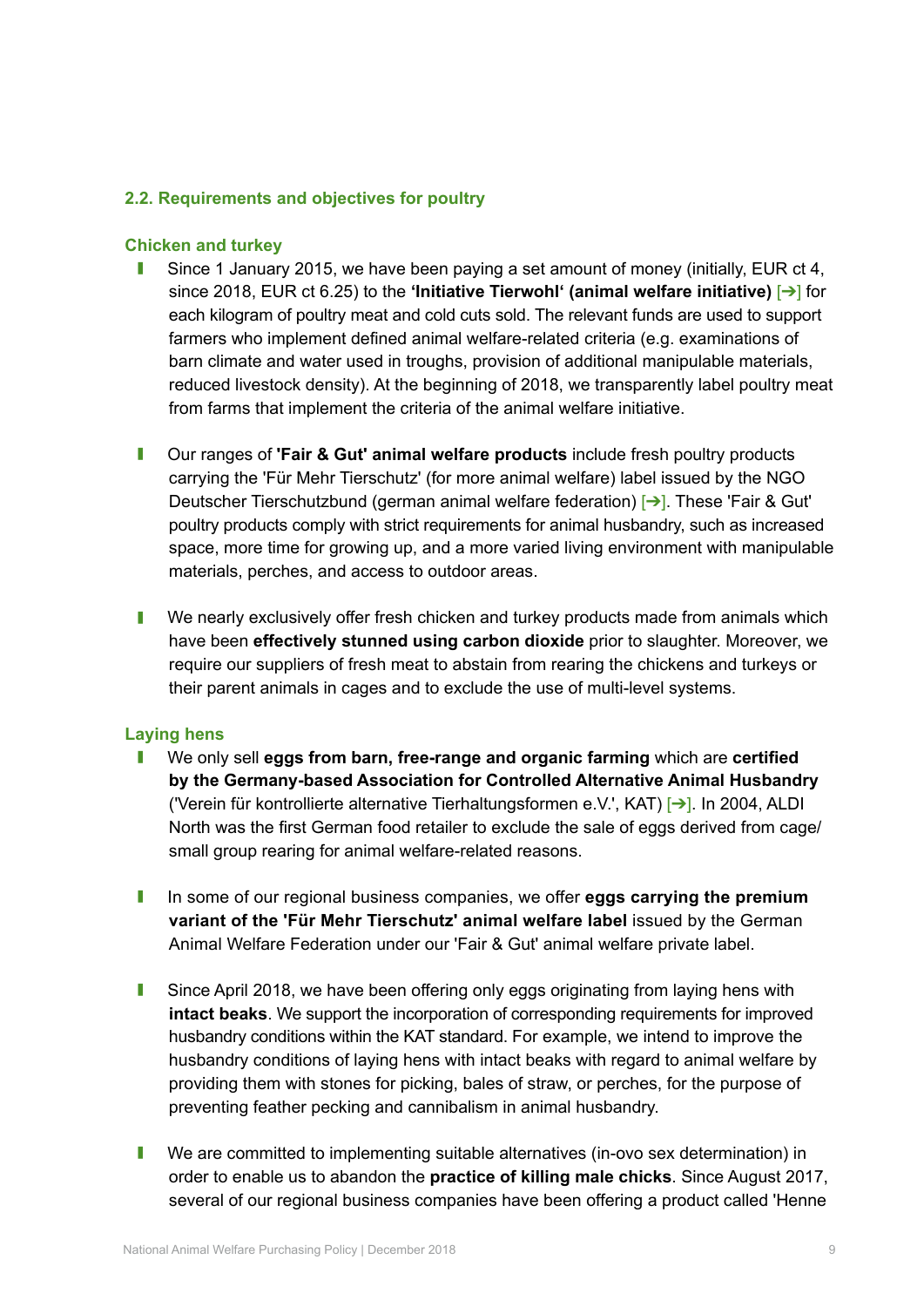& Hahn!' (chicken and rooster). The relevant eggs are obtained from chickens whose male siblings have been raised as fattening roosters.

#### **Products containing processed eggs**

- For the manufacture of our private label products, we prohibit the use of cage eggs (including small group rearing and so-called enriched cages). Our products contain only **eggs from barn, free-range and organic farming.** We transparently communicate the specific husbandry system used for each product by means of a footnote below the list of ingredients and provide this information on all our products with an egg content of 1% or higher.
- **■** In 2016, the NGO Compassion in World Farming (CIWF)  $\rightarrow$  awarded ALDI North **'Good Egg Award'** for its commitment in the area of eggs.

#### **Goose and duck**

- **I** Due to the lack of applicable legal requirements, we have developed measures for **improving the husbandry conditions** of **geese** used for our (frozen) goose meat products. This includes the provision of water sources, access to outdoor areas during the day throughout the entire year, and the omission of any routine surgical procedures, such as wing clipping.
- **I** For our goose and duck products, we contractually prohibit both **live-plucking and force-feeding**. We only accept goods from producers which regularly undergo independent audits in order to prove compliance with our requirements. In this context, we use, for example, the 'Positive List of Geese Producers' maintained by the 'VIER PFOTEN' (four paws) animal welfare organisation as a guideline  $\rightarrow$ ].
- **I** With regard to **Muscovy duck**, our producers are contractually obliged to implement certain measures for **improving husbandry conditions**, such as the provision of bathing opportunities, deep water troughs, and manipulable materials.

- **I** We will process and offer the **meat of male chicks** produced within the scope of our 'Henne & Hahn!' projects.
- We will extend the measures taken in order to **improve the husbandry conditions** of **geese** used for our frozen goose products to include products containing fresh goose meat.
- We will develop suitable measures for **improving the husbandry** conditions of **Peking ducks**.**2**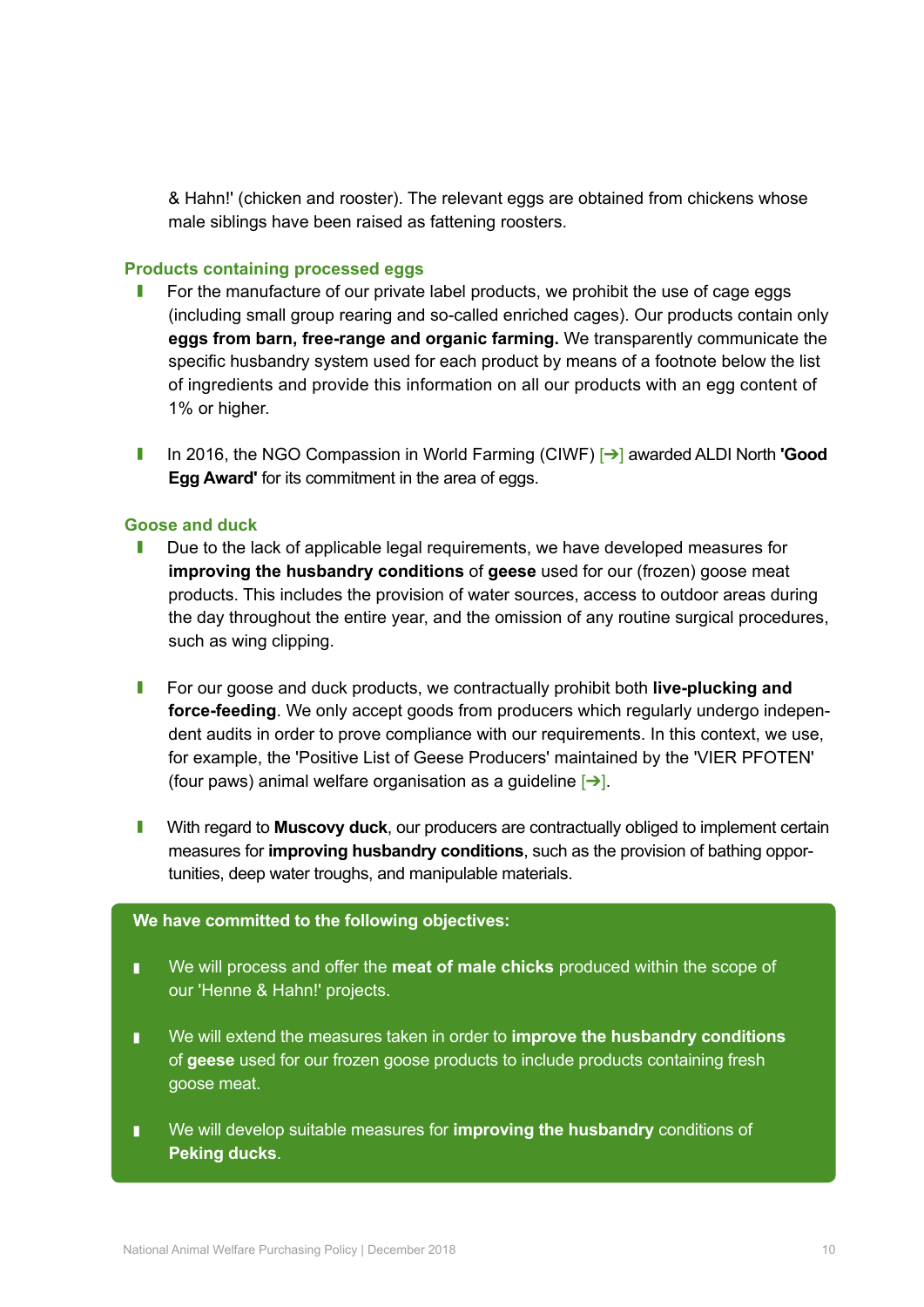#### **2.3. Requirements and objectives for pork**

- **I** Since 1 January 2015, we have been paying a set amount of money for each kilogram of pork and cold cuts sold (initially, EUR ct 4, since 2018, EUR ct 6.25) to the **'Initiative Tierwohl' (animal welfare initiative)**. The relevant funds are used to support farmers who implement defined animal welfare criteria (e.g. additional manipulable materials and 10 percent more space per animal).
- **July 3** Since 1 January 2017, we have phased out fresh pork products manufactured from castrated animals (with the exception of organic and 'Fair & Gut' products). Alternatives that are currently available, such as **boar fattening or vaccination to temporarily suppress the boar smell,** are accepted. We are striving for a well-balanced relation of uncastrated male and female animals. We accept the alternatives also for our processed products, wherever these do not affect quality.
- **I** Under our **'Fair & Gut' animal welfare private label**, we also offer products which are certified according to the NEULAND standard  $\rightarrow$  or audited in compliance with the FAIRFARM standard. For example, NEULAND-certified farms provide their pigs with twice the legally stipulated space per animal, access to outdoor areas, straw as additional animal feed and manipulable material, and feed them only regional, GMO-free animal feed. Among other things, pigs on FAIRFARM-audited farms are also provided twice the space as stipulated by law, additional animal feed and manipulable material, such as straw, and access to fresh air by means of open stables or access to outdoor areas.

- In our dialogue with relevant stakeholders, we are seeking for opportunities to improve the conditions in **sow keeping** with regard to gestation crates.
- We consider possibilities to substitute **Pregnant Mare Serum Gonadotropin (PMSG)** from non-European countries for PMSG of European origin or for synthetically obtained hormones.
- We will develop the FAIRFARM criteria in collaboration with our business partners in the areas of agriculture and meat processing.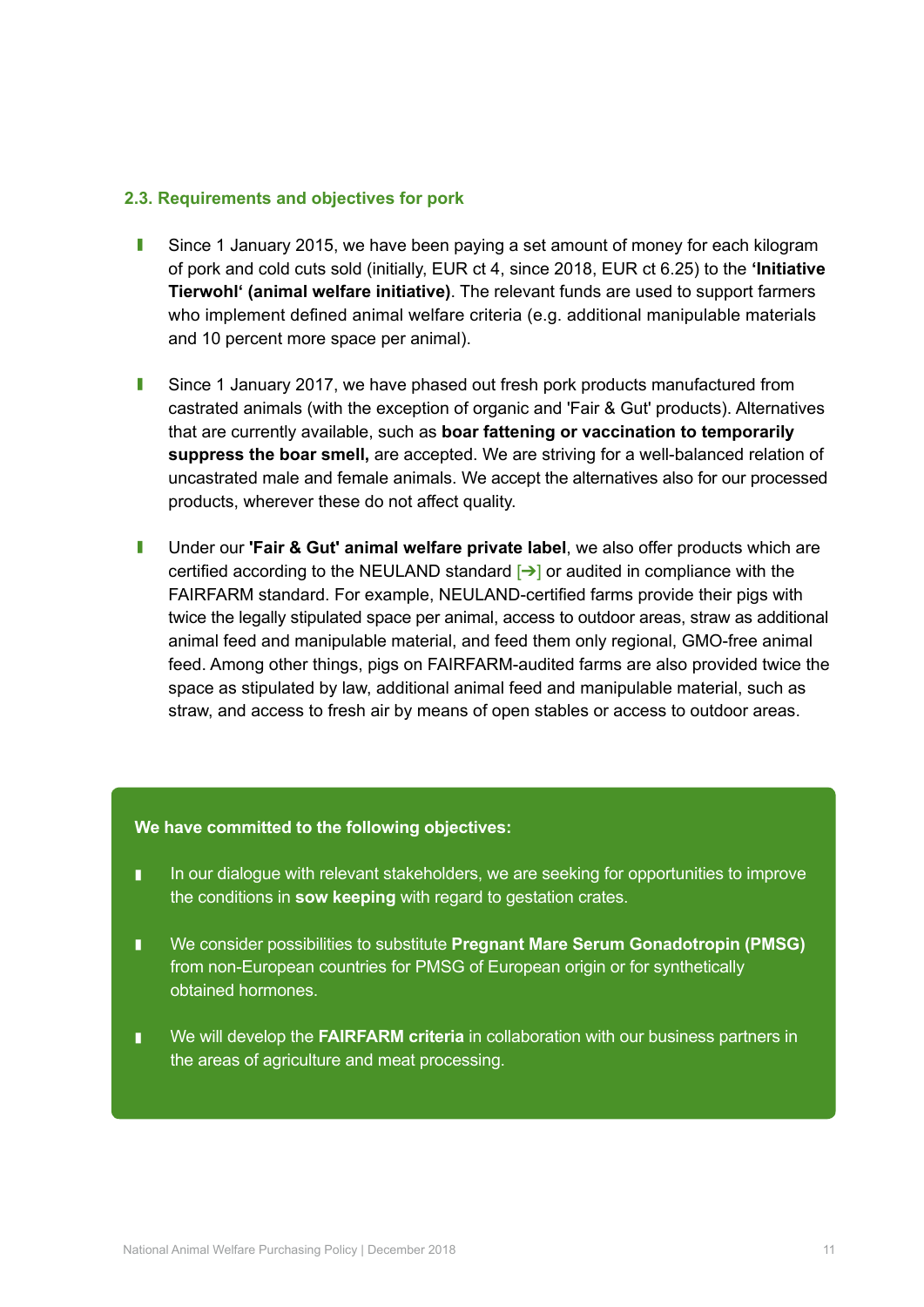#### **2.4. Requirements and objectives for cattle**

#### **Beef**

- **J** As stipulated by law, we do not procure any fresh beef produced from cattle slaughtered towards the end of their gestation period (third trimester), unless the animal concerned was slaughtered for medical reasons. In such cases, we require that a corresponding certificate issued by the responsible veterinarian be submitted to the slaughterhouse without delay. Furthermore, we request that our suppliers continuously improve their measures for the identification of **pregnant cows** in all trimesters and also that they proactively display their commitment, for example within the scope of research projects.
- I In addition, our system partner **QS** has been requesting that all **pregnant cows be registered** towards the end of their gestation period (third trimester) since January 2015. In the case of pregnant cows, the slaughterhouse will inform the party providing the relevant cow (and/or the responsible farmer) accordingly.
- **I** Within the scope of our weekly specials promotions, we offer fresh meat produced from **Irish pasture-raised cattle**, which graze on pastures for a minimum of 6 hours per day on at least 120 days of the year.

#### **Milk and dairy products**

- I In all of our stores, we offer **drinking milk carrying the basic variant** of the animal welfare label 'Für Mehr Tierschutz' (for more animal welfare) awarded by the NGO Deutscher Tierschutzbund (german animal welfare federation). In the case of ALDI North, the relevant milk is called 'Meierkamp Frische Alpenmilch' (Meierkamp fresh alpine milk) and in the case of ALDI SOUTH 'Landmilch' (countryside milk) and 'Bayerische Bauernmilch' (Bavarian farmers' milk), which is sold in all stores located in Bavaria. Among other requirements, the 'Für Mehr Tierschutz' animal welfare label specifies that the animals must be able to move freely by consequently refraining from implementing tethering practices throughout the entire year, that the animal-feeding place ratio must be 1.2:1, that the animal-resting space ratio must be 1:1, that hoof care must be exercised annually, and that the relevant product must be completely traceable from the farms to the chiller cabinets.
- **I** We offer milk and dairy products derived from **pasture-raised milk**. Since May 2018 ALDI North and ALDI SOUTH offer the article 'Meierkamp Weidemilch' (Meierkamp pasture-raised milk) which has been carrying the premium variant of the animal welfare label 'Für Mehr Tierschutz' (for more animal welfare) awarded by the NGO Deutscher Tierschutzbund (german animal welfare federation) in all stores. Moreover ALDI North offers in all of its stores the article 'Noordholland Premiumkäse' (Noordholland premium cheese) made from pasture-raised milk. The milk for these products is produced by cows which verifiably graze on pastures for a minimum of 6 hours per day on at least 120 days per year.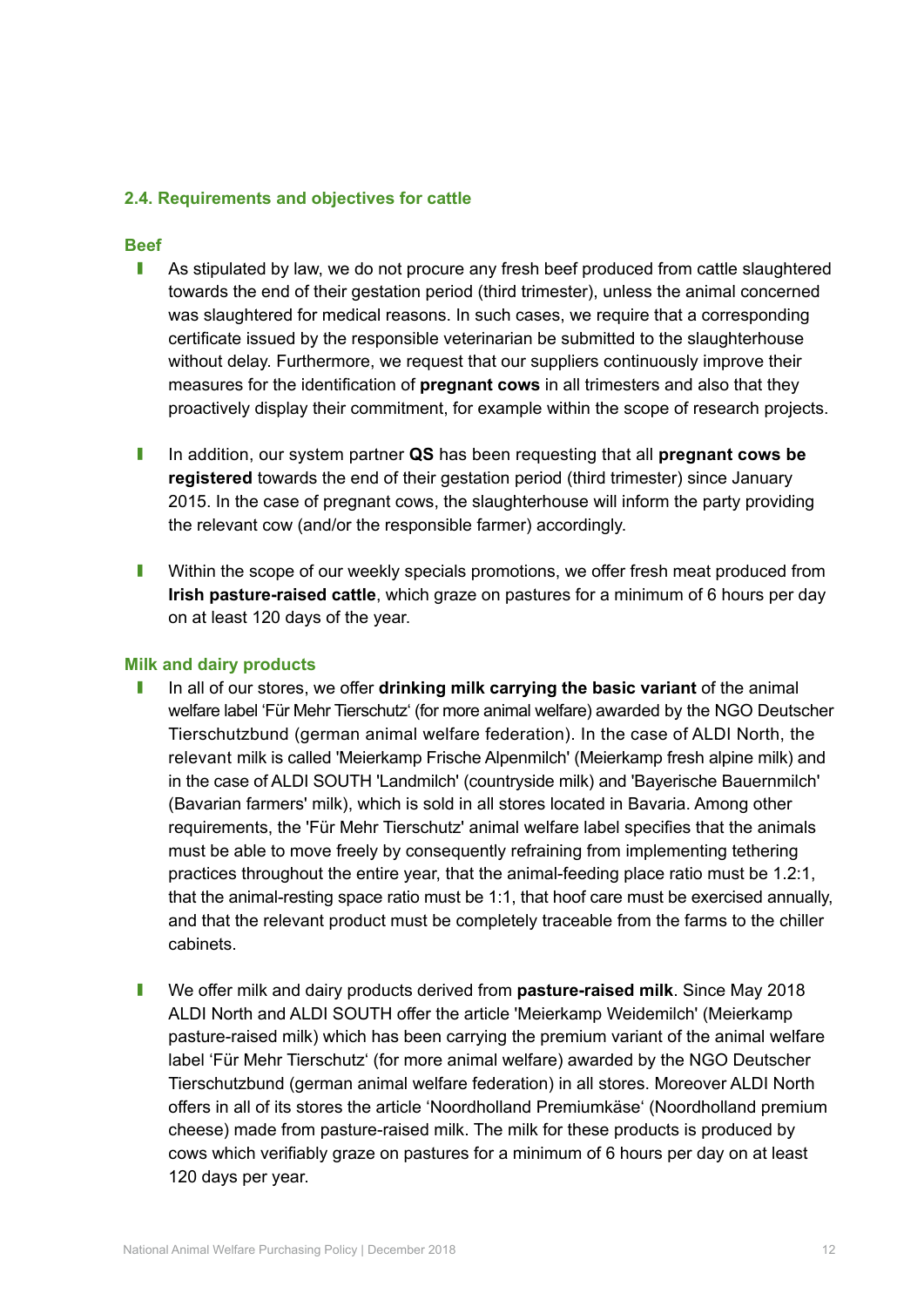- **I** We are committed to continuously reducing the share of cows which are subject to **tethering practices** (throughout the entire year). Wherever possible, cows are to be kept in loose housing conditions as a minimum. We request our suppliers to actively consider this topic and expect them to develop measures for improving animal welfare in existing barns where tethering practices are used. Moreover, we monitor the development of tethering practices which are used either throughout the entire year or during individual seasons by means of regular supplier surveys.
- **I** For our **buffalo mozzarella**, we adhere to the minimum requirements defined by the animal welfare organisation FOUR PAWS in order to improve the husbandry conditions for buffalo and their calves. Furthermore, our suppliers comply with the requirements of the 'Mama Buffalo' standard, which demands, for example, the provision of waterholes and sufficient freedom of movement.

- **I** We will assess the option to exclude the procurement of **fresh meat from pregnant cows**, irrespective of the gestation period (all trimesters), unless the relevant cow was slaughtered due to medical reasons. We expect our suppliers to proactively develop relevant concepts and measures concerning this topic.
- We will assess the option to extend our 'Fair & Gut' animal welfare private label to also include fresh **beef** products.
- We will assess the option to extend our product ranges to include additional products containing **pasture-raised milk as an ingredient**.
- In collaboration with our suppliers, we assess the possibility for **additional products to carry the 'Für Mehr Tierschutz' animal welfare** label awarded by the NGO Deutscher Tierschutzbund (german animal welfare federation).
- We expect our suppliers to impose clear requirements for the husbandry conditions upon their farmers and to conduct relevant audits as well as to provide corresponding supporting measures. Therefore, we assess to which extent the milk delivered to our stores already complies with the requirements of the accredited **'QM-Milch'** milk quality programme  $[\rightarrow]$ .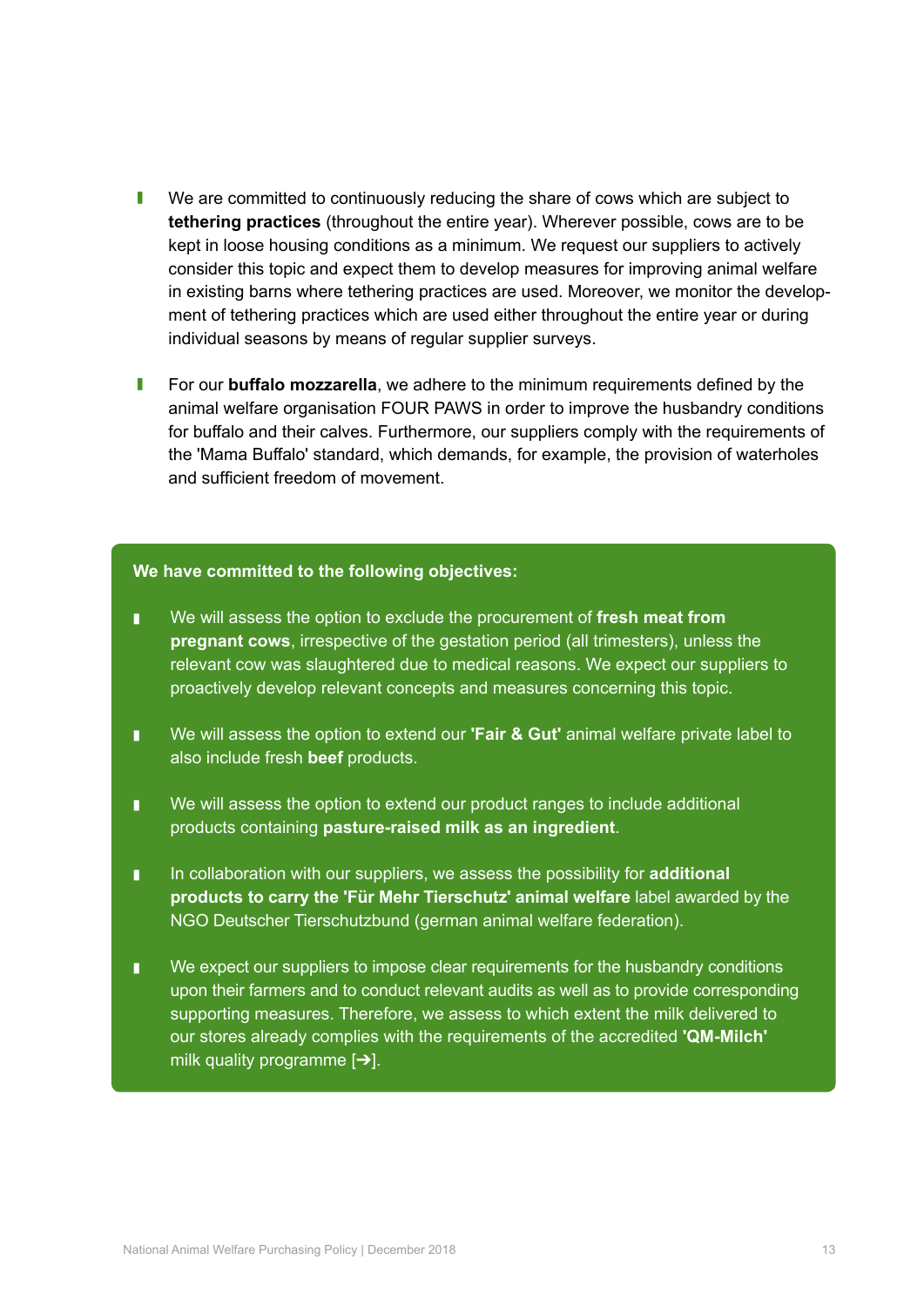#### **2.5. Requirements and objectives for vegetarian/vegan products**

- **I** We offer our customers **vegetarian and vegan products as alternatives** to animalbased products.
- $\blacksquare$  We support our customers who follow a vegetarian or vegan diet when doing their shopping by offering relevant products which carry the **V-label** issued by ProVeg Deutschland e.V. (formerly Vegetarierbund Deutschland e.V.) [→]. A large selection of our products which do not contain meat or are free from animal-based ingredients, such as meat and cold cuts substitutes, ready-made meals, spreads, as well as wine, juices, and many other products, carry the V-label.
- **I** Due to our commitment to extending our range of vegan products, the Albert Schweitzer Foundation for Our Contemporaries awarded ALDI SOUTH the title of **'Veganfreundlichster Discounter' (most vegan-friendly discount retailer)** in 2017.
- **J** Additionally, ALDI North and ALDI SOUTH introduced the **'Mein Veggie Tag'** (my veggie day) and **'Vegetarisch Lecker'** (tasty and vegetarian) private labels for vegetarian and vegan products, respectively.
- **I** We demand that our suppliers abstain from using avoidable minimum quantities **of animal-based ingredients** for the production of our products as in the following example:
	- **I** During cheese production, a mixture of enzymes the so-called **rennet** is used in order to coagulate the milk. Rennet can be manufactured from animals or microbes. Wherever possible without compromising on flavour and consistency and provided that the product is not of protected geographical origin, we abstain from using animal-based rennet.
	- **I** On the website, ALDI North regularly updates a list  $\rightarrow$  specifying which cheese products are manufactured using microbial rennet or without rennet.
- **I** Some wines and juices are cloudy by nature. In order to clarify our **vegan wines and juices**, we substitute gelatin and only use non-animal-based processing substances. Moreover, these wines and juices carry the V-label.

- We continue to extend our **range of vegetarian and vegan products** in accordance with our customers' demand. Moreover, we will increase the number of our products, which carry the V-label.
- We will further raise our customers' awareness of alternatives to animal-based products by means of **targeted promotions**.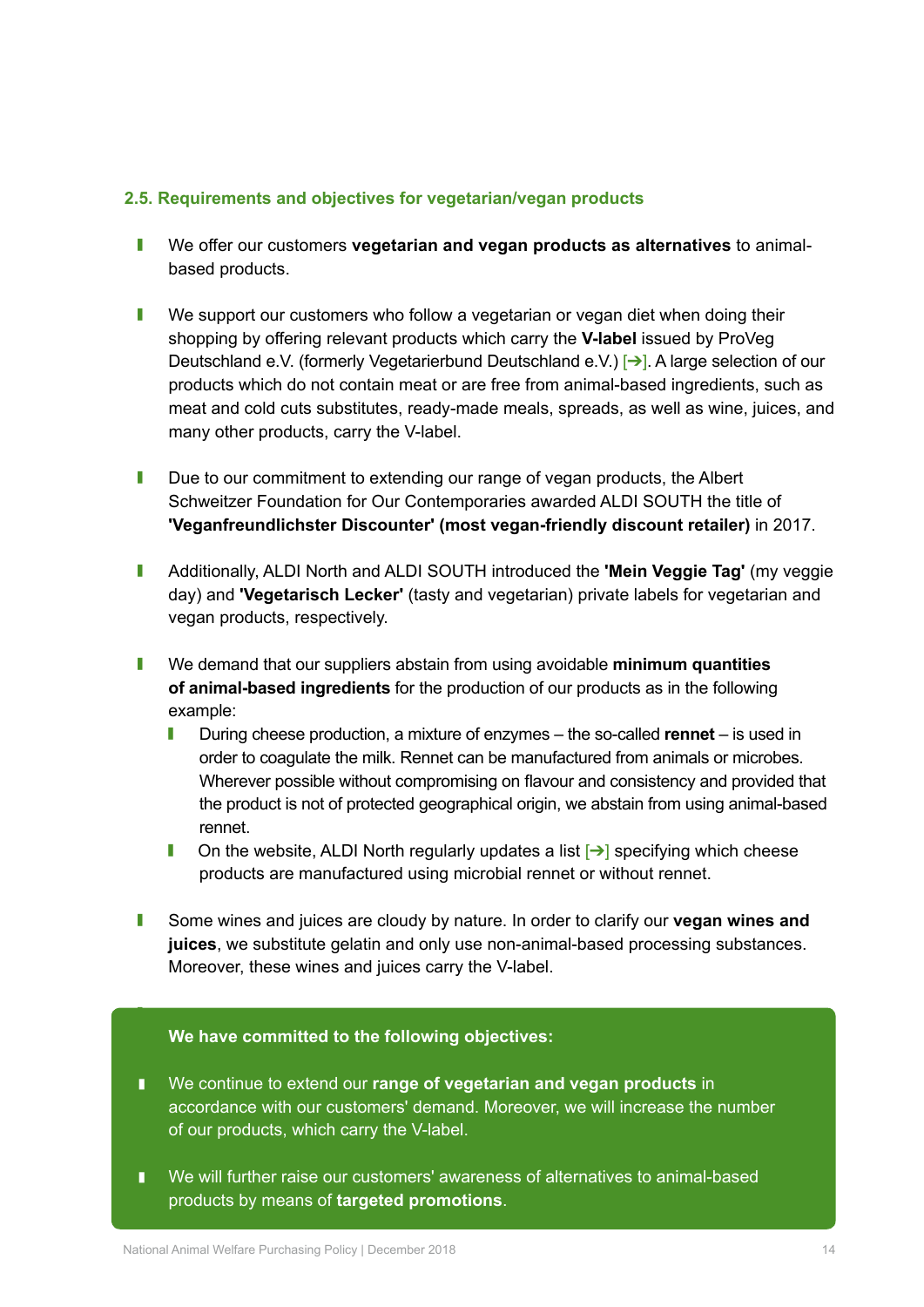### **2.6. Requirements and objectives concerning non-food products**

#### **Textiles**

- <sup>J</sup> In 2015, we signed the 'Fur Free Declaration' issued by the **Fur Free Retailer Program** [[➔](http://www.furfreeretailer.com/index.php)] and, thus, also publicly committed to abstain from offering products containing real fur.
- **I** We exclude **live-plucking and force feeding** for products containing down or feathers as components (e.g. garments and bedding). We only accept merchandise from producers, which regularly undergo independent audits in order to prove compliance with our requirements.
- **I** For our products containing sheep wool (e.g. merino wool), we exclude the use of **mulesing practices**. Moreover, ALDI SOUTH also offers products made from GOTS-certified wool [[➔](https://www.global-standard.org/de/)].
- I In our product ranges, we regularly offer products made of **alternatives to genuine leather** (e.g. footwear, trousers, bags).

#### **Cosmetics, personal hygiene, washing agents and detergents**

- **J** Our end products in the ranges of cosmetics, personal hygiene, washing agents and detergents are free from animal testing, as regulated by law. In the production of finished cosmetic products and ingredients, **animal testing** has been banned by law already since 2004 and 2009, respectively.
- **I** We offer vegan products in our ranges of cosmetics and personal hygiene with the logo **'Vegan Trademark'** of the Vegan Society [→]. Moreover, in the scope of our special-buy ranges, we offer certified **natural cosmetics**.
- **I** We do not offer cosmetics containing mink oil.

- **I** We gradually transition our ranges of products containing down and/or feathers (e.g. textiles or bedding) to merchandise which is certified according to the **Responsible Down Standard** (RDS) [**→**], the Global Traceable Down Standard (Global TDS) [→] or the **Downpass 2017** [[➔](https://www.downpass.com/de/homepage.html)] in 2018.
- We will assess the option of transitioning our ranges of products containing sheep wool to merchandise which is certified according to the **Responsible Wool Standard** (RWS) [[➔](http://www.responsiblewool.org)].
- We continue to extend our ranges of vegan products carrying the **'Vegan Trademark'** issued by the Vegan Society.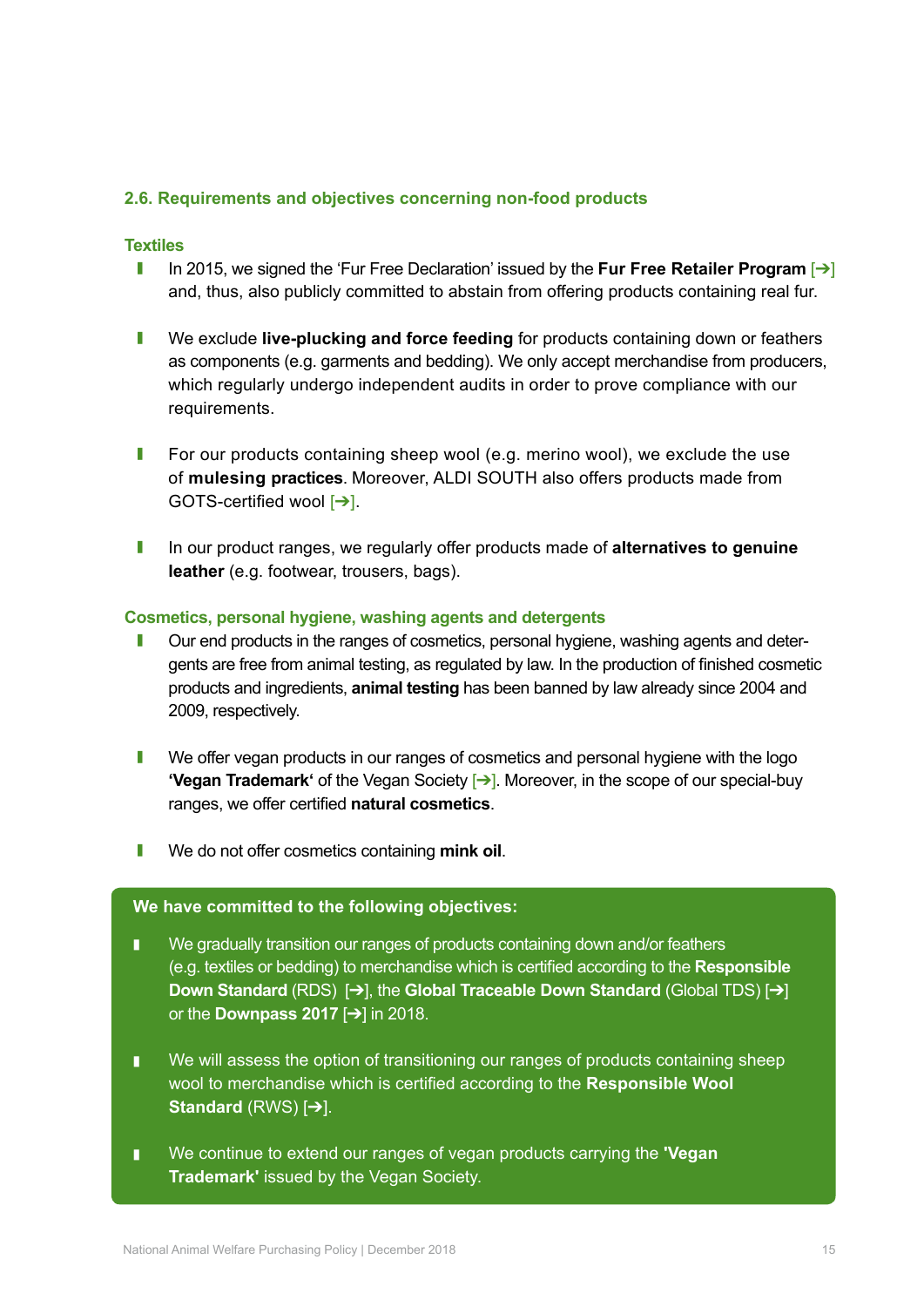# **3. Transparency and traceability**

We make our supply chains transparent and ensure complete traceability of our products.

#### **Food products**

- **I** We demand that the origin of our food products be **completely traceable** as this forms one of the key aspects in guaranteeing improved animal welfare. At all times, our suppliers must be able to provide information on the entire value chain for any product (lot and/or batch number in connection with the respective best-before-date).
- **I** With regard to meat and fish products, as well as products containing meat or fish and shell eggs, we request information concerning the specific origins of the raw materials, which we communicate to our customers via our **ALDI traceability platforms** (ATC – 'ALDI Transparenz Code' in the case of ALDI North [[➔](http://transparenz.aldi-nord.de/)] and 'ALDI Herkunft' in the case of ALDI SOUTH  $\rightarrow$ ]). By means of tracking and QR codes printed on the packaging of our products, our customers can access the relevant information. For our 'Fair & Gut' products, we offer additional traceability information on a specialised platform  $[\rightarrow]$ .
- In August 2018, we introduced information on the relevant husbandry conditions for all fresh pork, beef, turkey, and chicken products offered under our private label brands in order to fulfil our customers' request for increased transparency regarding animal husbandry and to enable them to consciously decide to buy products, which promote improved animal welfare. Our so-called **'ALDI Haltungs-Transparenz'** (ALDI transparency on animal husbandry)  $\rightarrow$  is a 4-level model where each level indicates a certain form of husbandry:
	- **I** Level 1'Stallhaltung' (indoor husbandry): Animals are kept in accordance with the legal requirements.
	- **I** Level 2 'Stallhaltung Plus' (indoor husbandry plus): Animals are offered more space than required by law and provided with additional manipulable materials.
	- **I** Level 3 'Außenklima' (outdoor husbandry): Animals are kept in even larger facilities than necessary for level 2 with a varied living environment and access to the outdoor areas.
	- **I** Level 4 'Bio' (organic): Husbandry in accordance with the legal requirements for organic meat.
- **I** We also offer selected animal-based products from regional origin, for example meat, cold cuts, eggs, or milk. Some of these products carry the '**Regionalfenster**' (regional window) label issued by the German association 'Regionalfenster e. V.' [→] in order to voluntarily provide information on the regional origin and place of processing of relevant food products. The information provided on the 'Regionalfenster' label enables consumers to quickly recognise the federal state of Germany from where the product originates and where it was processed and/or packaged.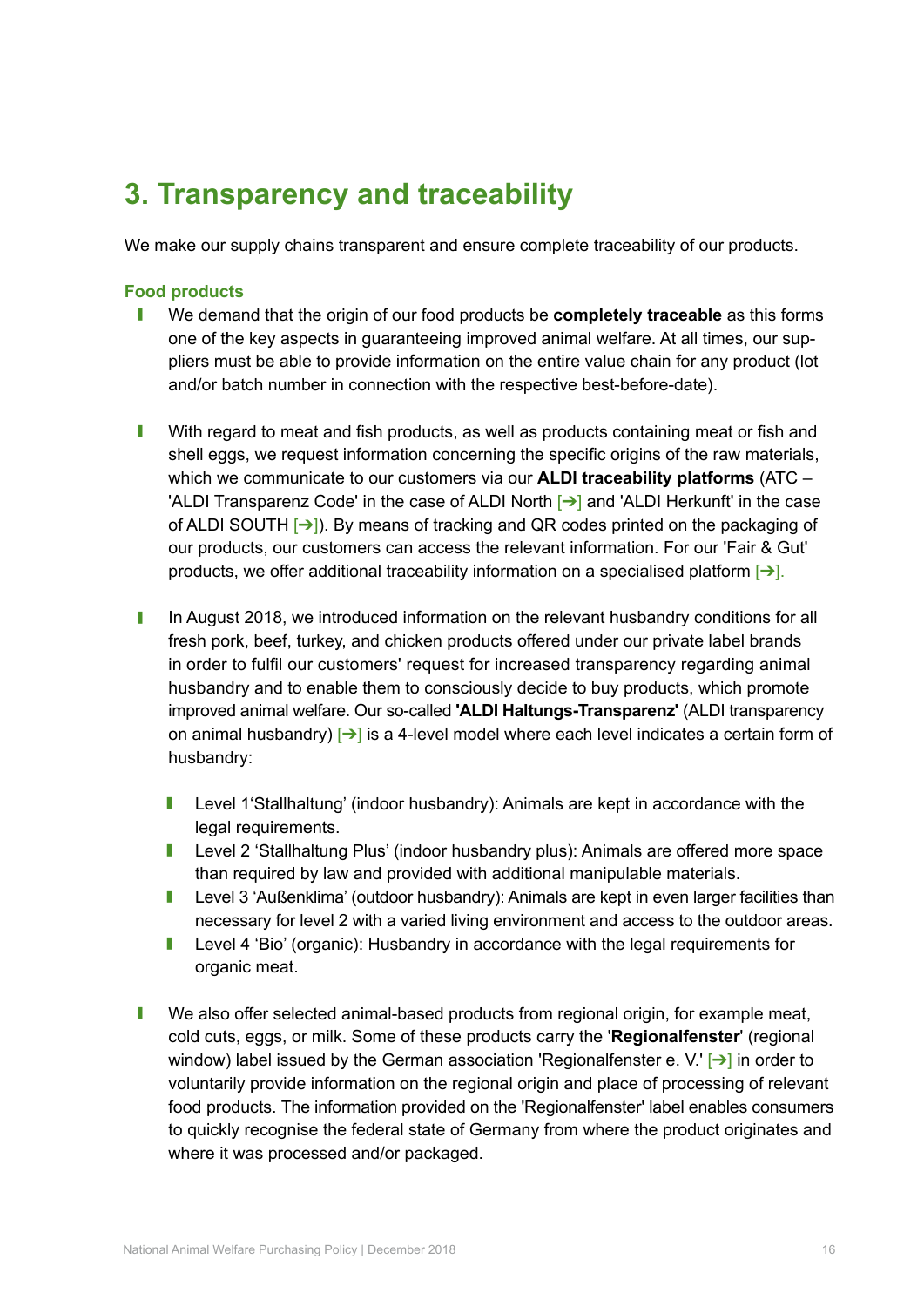- **I** For our products containing fresh chicken and turkey originating from Germany, all production stages must be located within Germany: the relevant animals as well as their parent animals must have been born and raised in Germany, fed with animal feed provided by German feed mills, as well as slaughtered and processed in Germany.
- **I** We exclusively procure our fresh meat products originating from Brazil from slaughterhouses who are signatories to the so-called **Cattle Agreement**<sup>2</sup>. This enables us to exclude any and all connections of our products to deforestation measures taken in the Amazon region which is the habitat of innumerable animal species. Moreover, this agreement also includes social aspects, such as the exclusion of forced labour, the honouring of the rights of indigenous peoples, and the rejection of land grabbing.

#### **Non-food products**

- <sup>J</sup> Within the scope of the membership of the **Leather Working Group (LWG)** [[➔](https://www.leatherworkinggroup.com)] ALDI North actively participates in the **Animal Welfare Sub Group** (LWG AWG). This working group aims to increase the consideration of animal welfare-related aspects within the scope of leather production. As a first step, we particularly intend to improve the traceability of the leather used. For products made from leather and lambskin, we currently demand traceability back to the tannery.
- **I** We request traceability concerning **cashmere, merino, alpaca, and lambswool** used in our products.

#### **We have committed to the following objectives:**

- We will extend the use of **tracking and QR codes** to include additional product groups and to continuously strive to provide more information.
- We strive to achieve complete **traceability for leather and lambskin** in the long term.

**2** Minimum Criteria for Industrial Scale Cattle Operations in the Brazilian Amazon Biome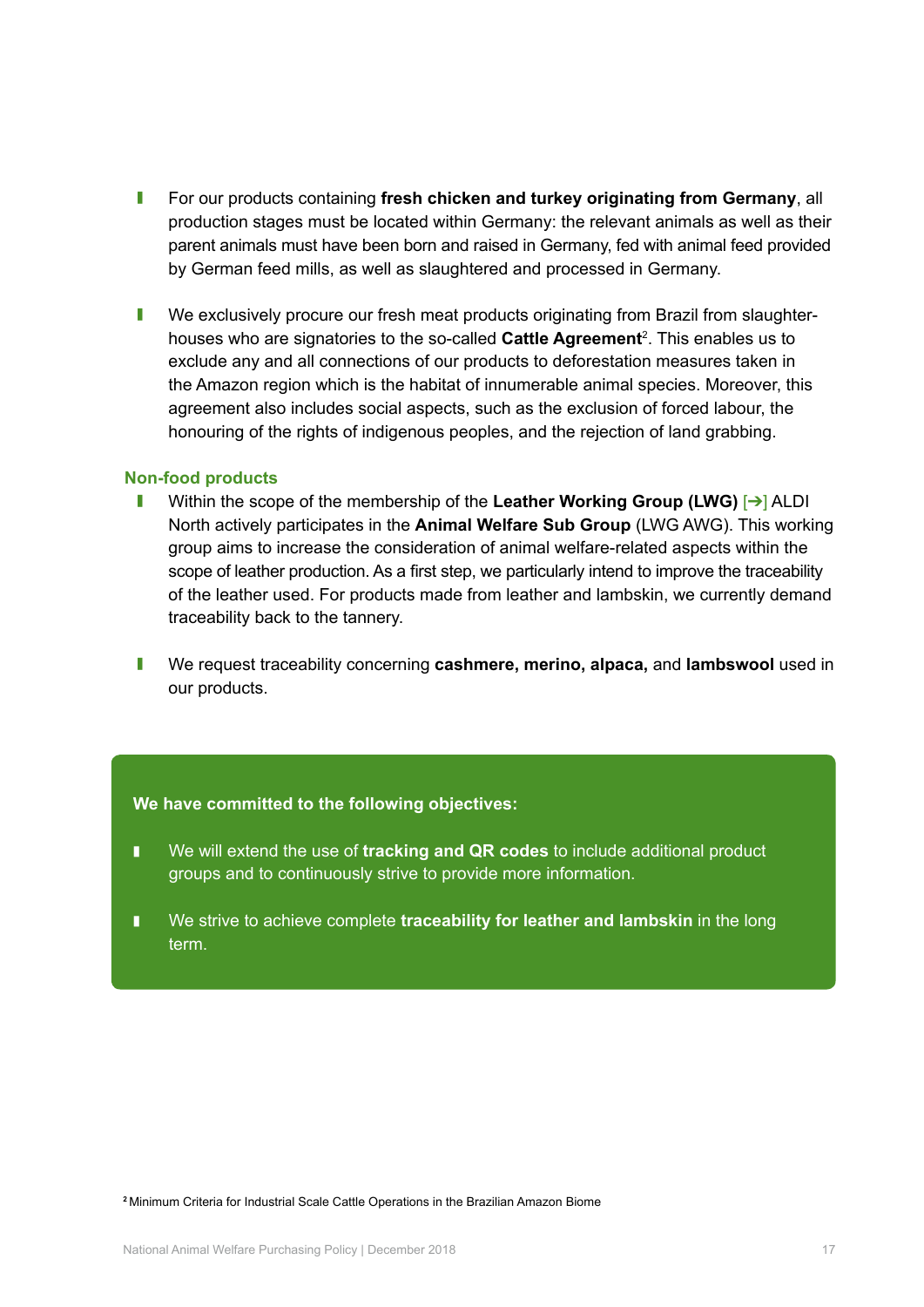# **4. Inspections and audits**

We inspect and audit our business partners to ensure our quality and responsibility commitments towards our customers, while doing so we follow a risk-oriented approach.

- **I** We request that our business partners conduct **relevant inspections** and record the results. This applies to compliance with all applicable legal and contractually agreed requirements as well as relevant industry standards. Therefore, we expect our suppliers to be able to provide proof of the regular execution of such checks at any time.
- **I** To ensure that our requirements are adhered to, we conduct risk-oriented assessments. In this context, we also carry out random unannounced **on-site audits** in order to review the available documents and verify compliance with the applicable legal and contractually agreed requirements as well as relevant industry standards. We commission auditors of independent, accredited certification bodies, such as QAL ('Gesellschaft für Qualitätssicherung in der Agrar- und Lebensmittelwirtschaft mbH) [→] to conduct the relevant audits. Among other aspects, such on-site audits include a review of the husbandry, feeding, accommodation (at the farm and slaughterhouse), transport, and stunning conditions, as well as other species-specific requirements. Our suppliers are obliged to provide insight both to ALDI or third parties commissioned by ALDI.

- We will extend the use of **testing and certification schemes** as well as ALDI specific standards, which include animal welfare-related aspects and exceed the applicable legal requirements.
- We will conduct own audits or commission third parties to perform random audits in order to verify compliance with the requirements laid down in this Animal Welfare Purchasing Policy: excluding the use of caged eggs for processed food products, excluding the castration of piglets (boar fattening), excluding the slaughtering of pregnant cows, and excluding live-plucking and forced feeding practices for geese and ducks.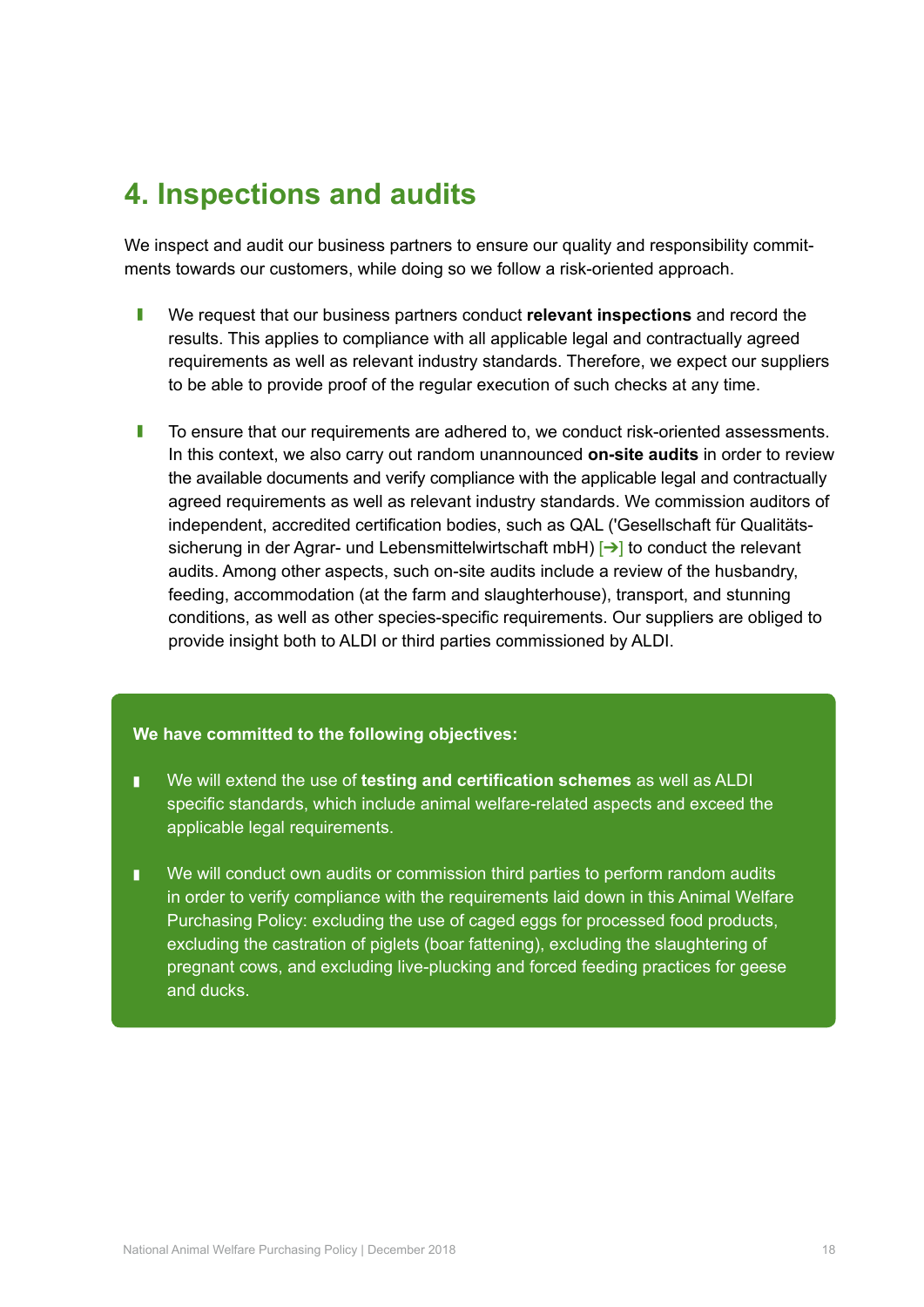# **5. Contribution to animal welfare**

By means of our activities undertaken in the area of animal welfare, we aim to raise the current animal welfare standards above the legally stipulated level. In this context we use the aspect of economic and scientific feasibility as a guiding principle.

- **I** We are actively participating in various **animal welfare project groups** (e.g. KAT and QS).
- **J** As a founding member, we are actively engaged in the implementation of the voluntary, cross-sector **'Initiative Tierwohl'** (animal welfare initiative) for pork and poultry manufacturers. In cooperation with other partners, we are committed to the continuous further development of the basic requirements and criteria. We support deliberations regarding the inclusion of additional animal species, such as cattle, in the scope of application of the initiative for animal welfare in order to also improve the relevant animal welfare standards across this area.
- **I** We collaborate with our business partners in order to jointly achieve improvements in the area of animal welfare. We demand that our business partners **proactively participate** in the development of industry standards, as well as research and pilot projects, and that our business partners proactively conduct own projects in order to develop good-practice examples regarding improved animal welfare. For example, some of our suppliers are engaged in research and pilot projects concerning the issues of castration of piglets/boar fattening or the killing of male chicks.

- We will extend our **active participation** in relevant animal welfare initiatives and animal welfare networks in order to further improve our commitment to animal welfare.
- **I** We will extend our **collaboration with our suppliers** in order to jointly achieve improvements in the area of animal welfare, for example regarding the slaughtering of pregnant cows, dehorning of cattle, and tail docking of pigs.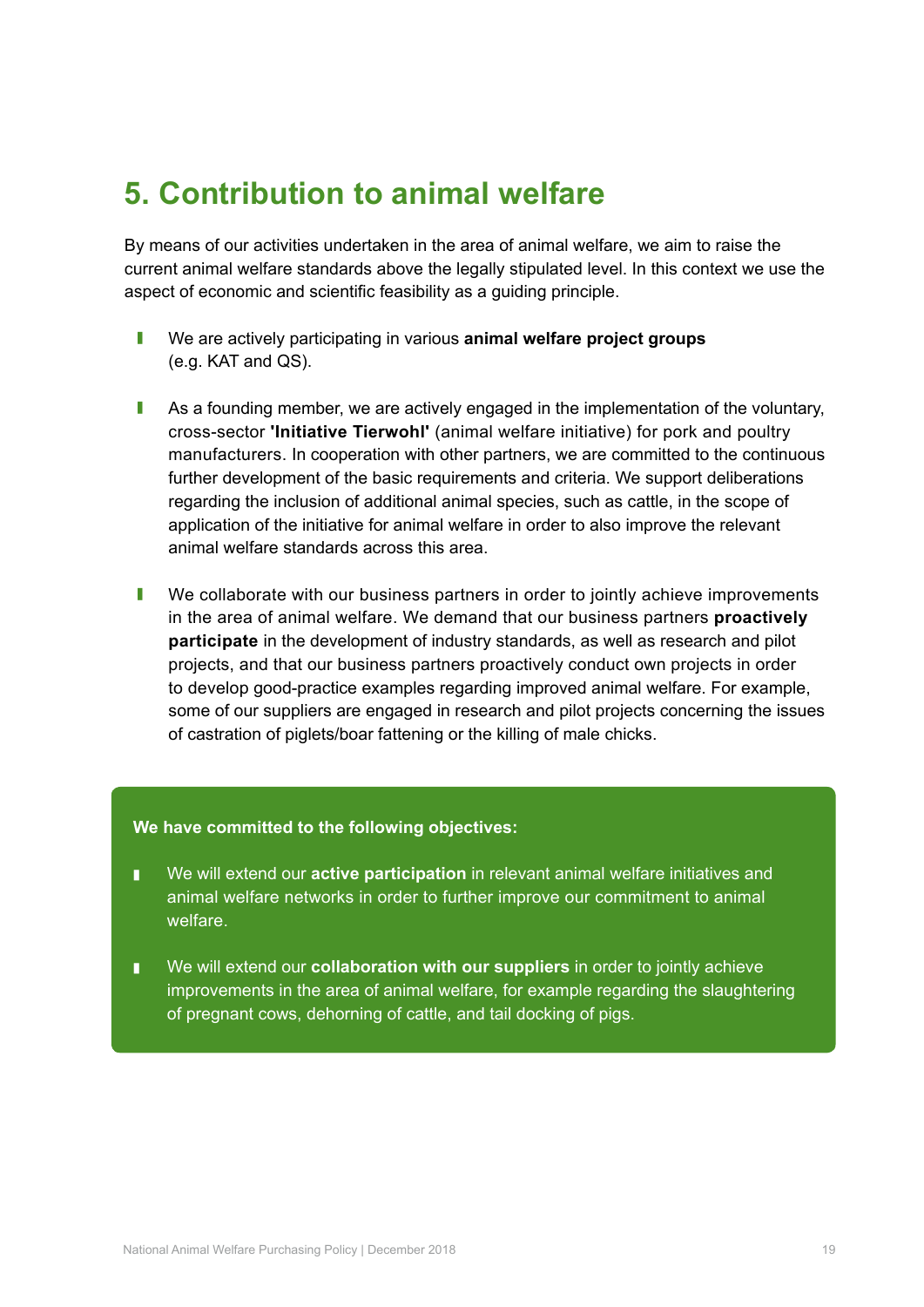# **6. Proactive dialogue**

We are convinced that improvements within the area of animal welfare can only be achieved through joint and coordinated actions by all parties involved (farmers, processing companies, retailers, control bodies, authorities, government, the scientific community, and NGOs). Therefore, we engage in proactive and transparent dialogue with relevant stakeholder groups, and serve as a reliable contact in particular for our customers.

- **I** We actively contribute to raising the awareness of our **customers** for the topic of animal welfare by providing a wide variety of information on our product packaging, at the point of sale at our stores, and also via a large number of other communication channels, such as the product leaflets or the websites. As a means of orientation for our customers, we unambiguously and transparently label the packaging, related advertising material, and the point of sale of products, which carry seals or certificates accordingly.
- In order to raise the awareness of the customers, ALDI SOUTH launched the **'7 Siegel' (7 seals) campaign** [[➔](http://aldi-sued.de/7siegel)] which involves children explaining 7 selected seals issued by renowned certification bodies in simple terms, among them the EU organic label and the V-label.
- **I** Moreover, we continuously inform the **employees** about our commitment to animal welfare (e.g. by means of staff newspapers).
- **I** The relevant **Buyers** receive training on our Animal Welfare Purchasing Policy and information on recent developments. In this context, we provide our Buying departments with counsel and support regarding all topics related to the area of animal welfare.
- **I** We regularly hold constructive dialogue with **animal welfare organisations**, such as the Albert Schweitzer Foundation for Our Contemporaries, Compassion in World Farming (CIWF), the German Animal Welfare Federation, Greenpeace [[➔](https://www.greenpeace.de/)] or FOUR PAWS regarding various animal-welfare related topics.

#### **We have committed to the following objective:**

■ We will steadily increase our **communication on animal welfare-related aspects** in order to raise the awareness of this topic and promote sustainable consumption.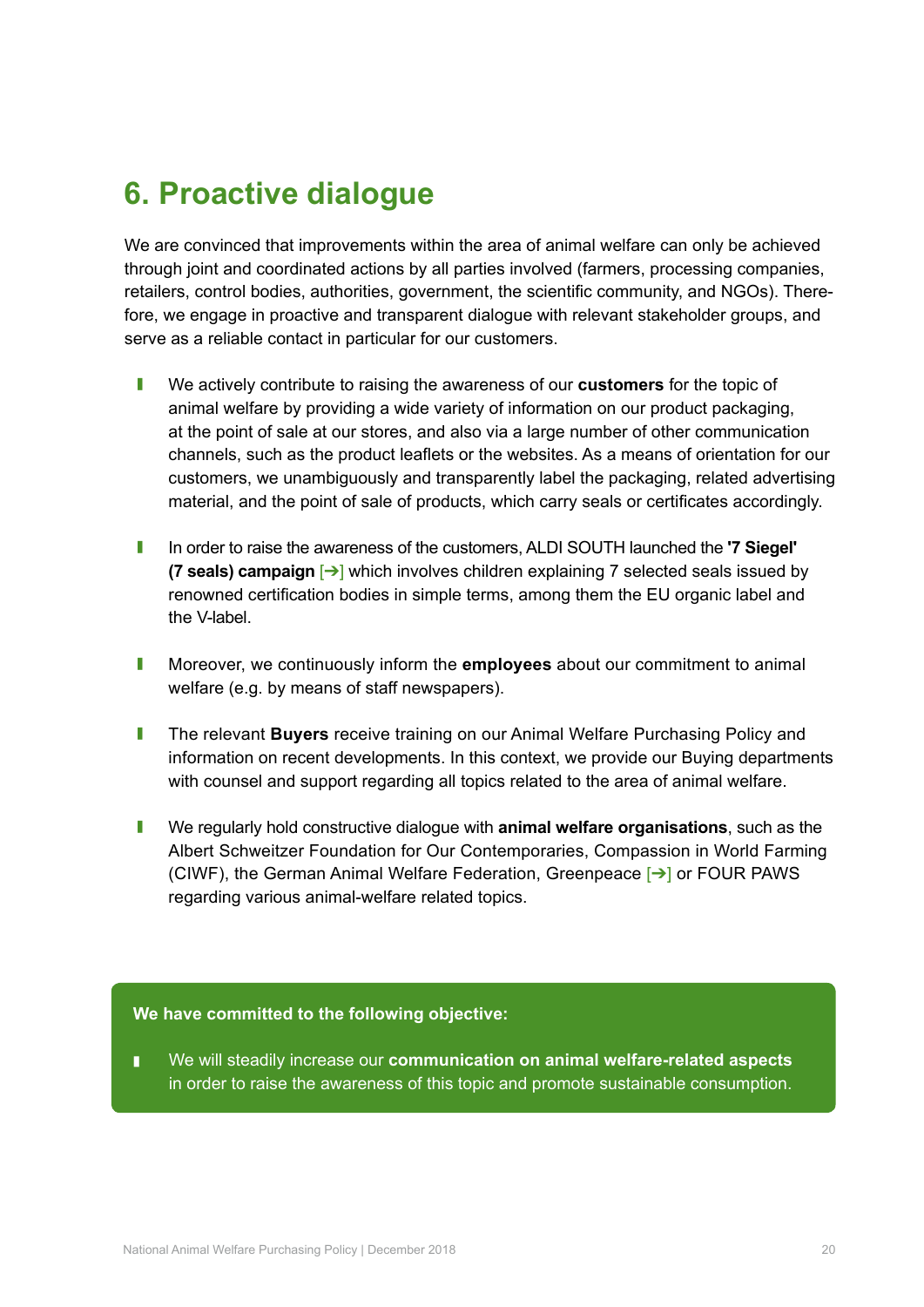# **7. Commitment to social standards**

As our business partners, our suppliers and their producers are obliged to comply with relevant social standards. The standards are based on the standards of the ILO (International Labour Organization)  $[\rightarrow]$ , and the UN Declaration of Human Rights as well as other supranational, independent guidelines and covers the following issues, among others:

- **I** Rejection of any kind of forced labour or child labour
- **I** Rejection of discrimination at the workplace
- **I** Guidelines on the regulation of wages and working hours corresponding to national or international legislation and standards
- **I** Ensuring freedom of assembly as well as the right to collective bargaining

Since 2008, ALDI has been a member of amfori (formerly Foreign Trade Association, FTA)  $\rightarrow$ . Amfori Business Social Compliance Initiative (BSCI) participants commit to the improvement of working conditions in their respective supply chains, to compliance with environmental guidelines, and to the creation of structures for ensuring adherence to social standards in production. The amfori BSCI Code of Conduct in its most recent version serves as a minimum social standard and is a binding part of our General Terms and Conditions.

Moreover, our suppliers of meat and cold cuts products are contractually obliged to adhere to the code of conduct of the German meat industry association 'Fleischwirtschaft e.V.' (meat association). This code of conduct requires companies located in Germany and their business partners with whom they have concluded contracts for work and services to comply with social standards in particular regarding the accommodation of employees from other EU member states.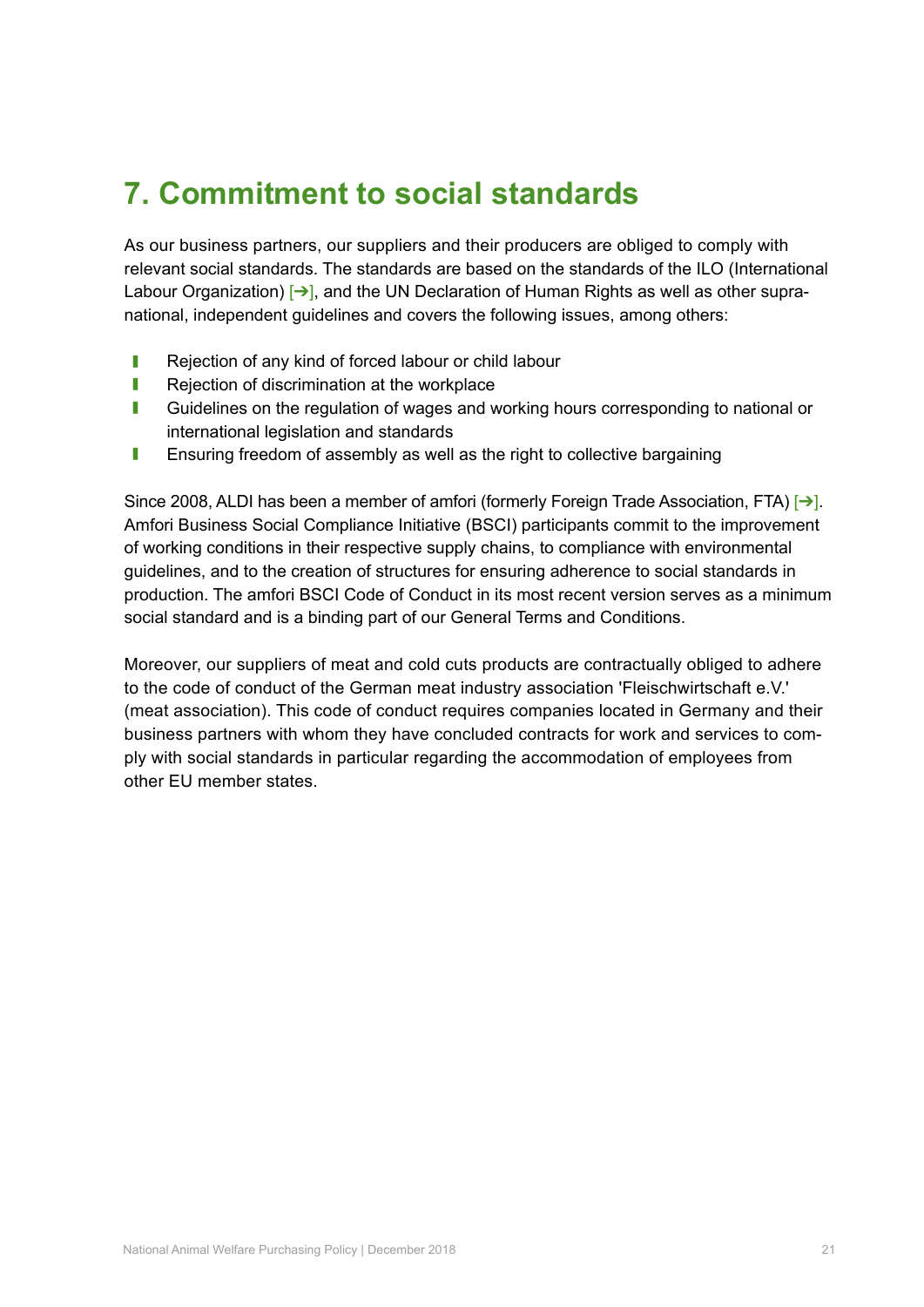# **8. Partners and standards**



#### **Organic** [[➔](https://www.bmel.de/DE/Landwirtschaft/Nachhaltige-Landnutzung/Oekolandbau/oekolandbau_node.html)]

The EU organic logo indicates food products, which have been grown/manufactured in compliance with the European organic farming legislation. Among other things, this means that organic products are GMO-free and not treated with synthetic pesticides, and that animals are provided more opportunities to exhibit species-appropriate behaviour. In the case of processed organic food products, only selected additives may be used. Moreover, all farms, which are certified according to the organic standard, are examined by independent auditors on an annual basis.



## **'Für Mehr Tierschutz' animal welfare label issued by the German Animal Welfare Federation** [[➔](https://www.tierschutzlabel.info/)]

Deutscher Tierschutzbund e.V. (german animal welfare federation) has established the 'Für Mehr Tierschutz' (for more animal welfare) label in order to improve the husbandry conditions of farm animals. The 'Für Mehr Tierschutz' animal welfare label is available in two variants (basic and premium), both define certain animal welfare-related criteria which the relevant farms must comply with. This label is available for chickens for fattening, laying hens, fattening pigs, and dairy cows.



### **FAIRFARM** [[➔](http://www.fairfarm.net/)]

FAIRFARM is an alternative animal husbandry programme set up by our long-standing partner Tönnies, which focuses on species-appropriate husbandry of fattening pigs. In collaboration with ALDI, Tönnies has developed criteria for pig fattening, which ensure this species-appropriate animal husbandry. The participating farmers comply with these criteria and, consequently, improve animal welfare. For example, all pigs of farmers participating in the FAIRFARM programme are offered 100 percent more space than legally required, as well as open stables or access to outdoor areas.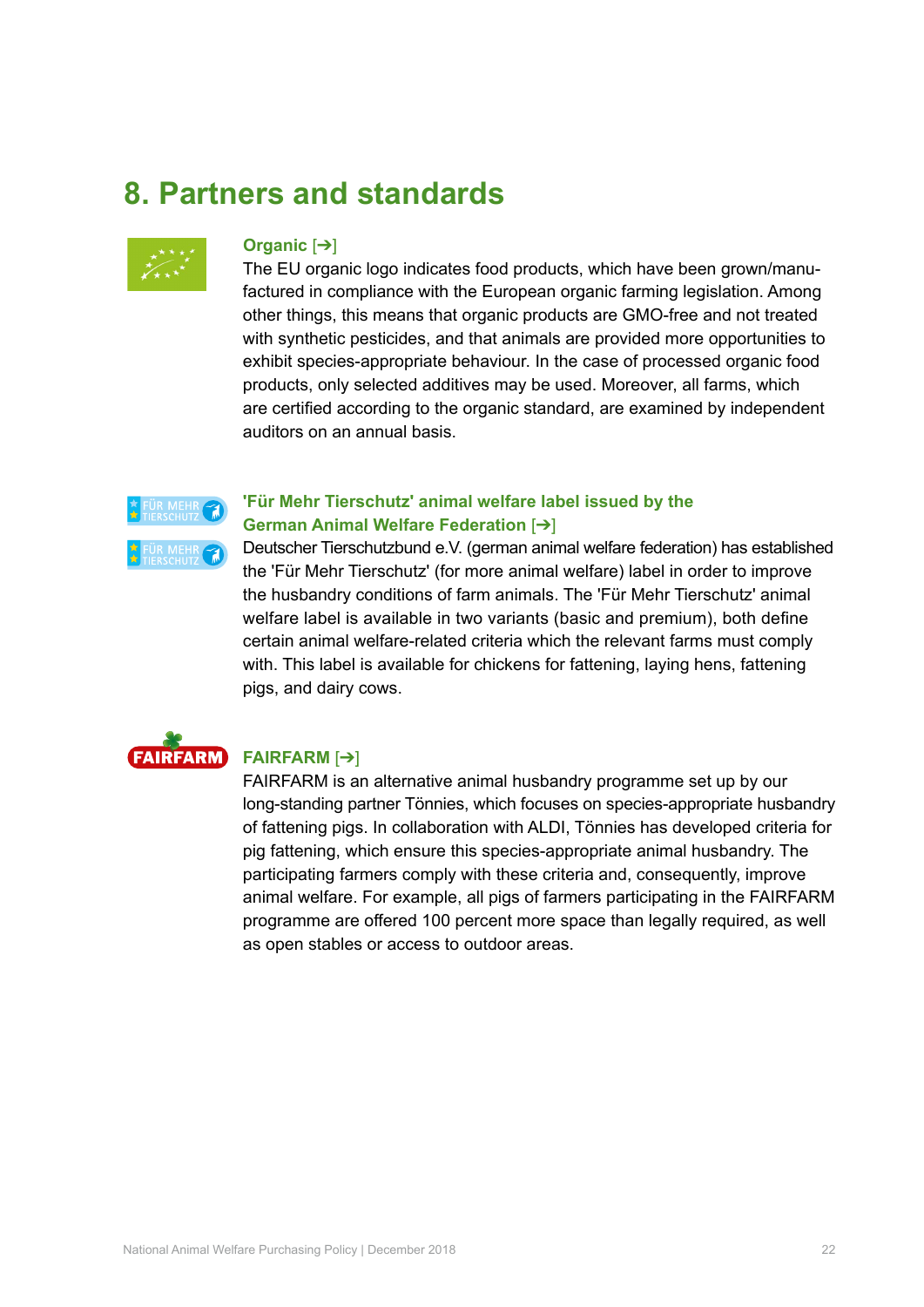

#### **Initiative Tierwohl** [[➔](https://initiative-tierwohl.de)]

'Initiative Tierwohl' (animal welfare initiative) promotes improvements in the area of animal welfare within the scope of livestock farming and species-appropriate meat production by convincing as many farms and processing facilities as possible to adhere to standards which are more stringent than legally required. The initiative has defined concrete measures for increasing animal welfare in pig, chicken, and turkey husbandry in close collaboration with farmers, the meat processing industry, and food retailers. All participating farms and processing facilities must comply with a defined catalogue of basic requirements, which outlines measures for species-appropriate husbandry conditions, hygiene, and the health of the animals. Compliance with these animal welfare-related criteria is reviewed by independent certification bodies on a regular basis. The additional effort incurred by the relevant farmers is financed by all participating food retailers.



### **KAT** [[➔](https://www.was-steht-auf-dem-ei.de)]

KAT (Association for Controlled Alternative Animal Rearing Systems) is considered to be the most important supervisory body ensuring verifiability and traceability of the origins of eggs from alternative laying hen husbandry systems in Germany and all other countries participating in the KAT. The comprehensive regulations defined by the KAT consider the requirements of the German hen keeping directive ('deutsche Hennenhaltungsverordnung') as well as animal welfare-related aspects regarding organic, free run, and free range animal husbandry systems. The criteria defined by the KAT exceed the legal requirements and compliance with these criteria is verified by accredited testing institutes on a regular basis. On the KAT website, consumers can use the nine or ten-digit alphanumerical code printed on the egg in order to access information on the relevant husbandry system, the country of origin, and the farm where the egg concerned was produced.



#### **NEULAND** [[➔](http://www.neuland-fleisch.de)]

The NEULAND high-quality meat programme is based on particularly animal and environmentally friendly husbandry systems in compliance with stringent regulations. Pigs, cattle, and poultry are being raised in a species-appropriate way and provided the opportunity to exhibit natural behaviour on NEULANDcertified farms. For example, all animals have access to outdoor areas all year long, are provided with bright natural light and large quantities of straw bedding in their stables, and are only fed GMO-free food from regional origin. The tails and beaks of the animals remain intact and piglets are only castrated following pre-stunning and under painless conditions. By means of maximum livestock quantities, in particular small and medium-sized farms receive funding.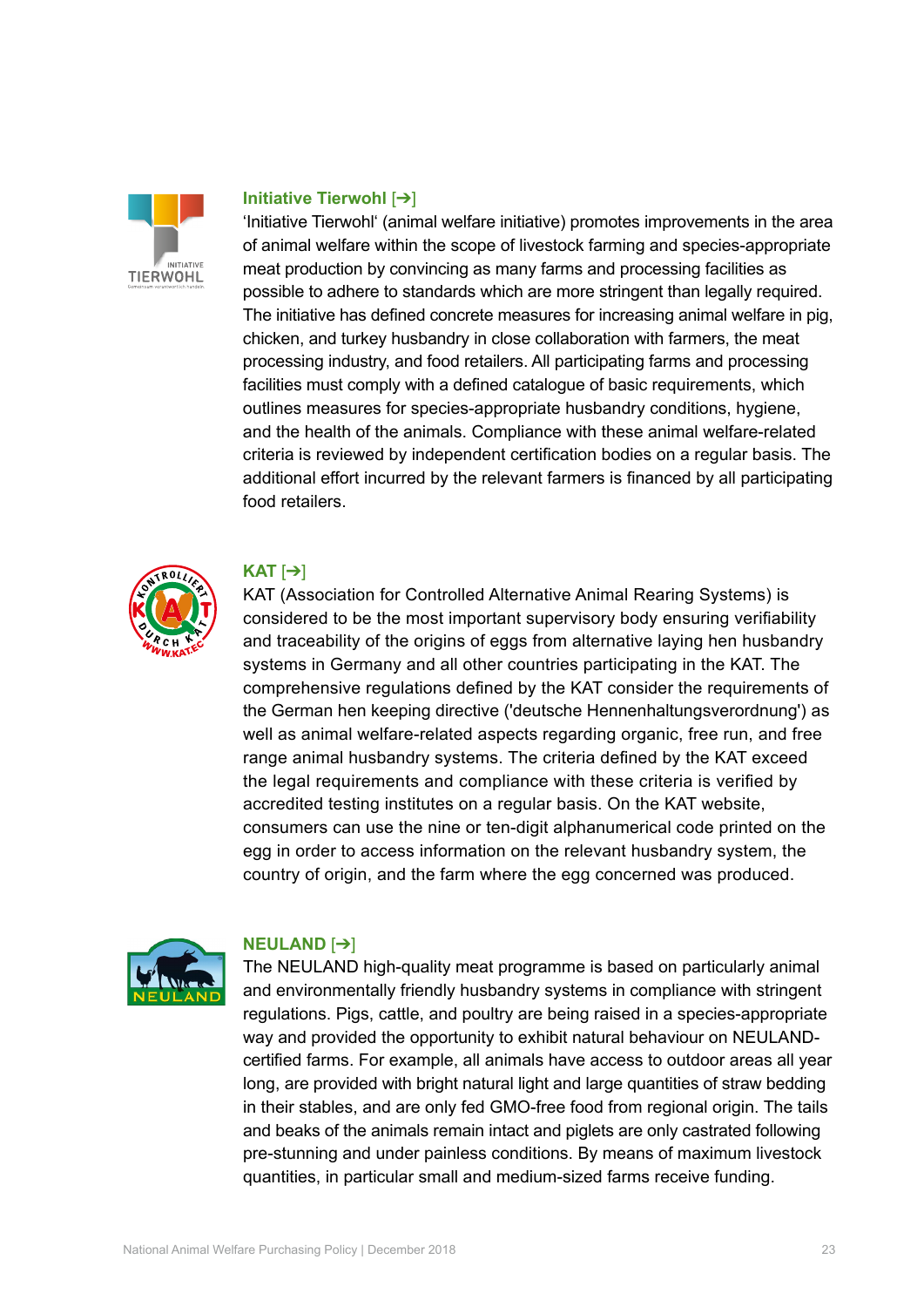

### **ProVeg** [[➔](https://proveg.com/de/)]

Since 1867, ProVeg Deutschland e.V. (formerly Vegetarierbund Deutschland e.V.) has been working to permanently reduce the consumption of meat and to establish a plant-based way of living as an attractive and healthy alternative. In Germany, 'ProVeg Deutschland' has become the leading counsel for all questions concerning a vegan or vegetarian lifestyle. In Germany, 'ProVeg Deutschland' is responsible for issuing the V-label which provides customers with information as to whether a product is vegetarian or vegan, as well as reliable assistance in making buying decisions.



### **Qualität und Sicherheit (QS)** [[➔](https://www.q-s.de/)]

The QS (quality and safety) seal indicates meat and meat products as well as fruits, vegetables, and potatoes whose quality has been thoroughly reviewed. All stages of the production process, from the producer right up to the point of sale must be completely traceable and undergo comprehensive verification. Since 2001, 'QS Qualität und Sicherheit GmbH', a collaboration between different associations and organisations, has been issuing the QS seal.



### **Verband Lebensmittel ohne Gentechnik** [[➔](http://www.ohnegentechnik.org)]

On behalf of the 'German Federal Ministry for Nutrition and Agriculture' (BMEL), the Verband Lebensmittel ohne Gentechnik e. V. (VLOG – Industry Association Food without Genetic Engineering) assumes responsibility for managing the usage licence of the 'Ohne GenTechnik' (no genetic engineering) seal and issuing it. This seal requires compliance with particularly stringent criteria regarding the use of GMO-free raw materials during production, manufacture, and processing.